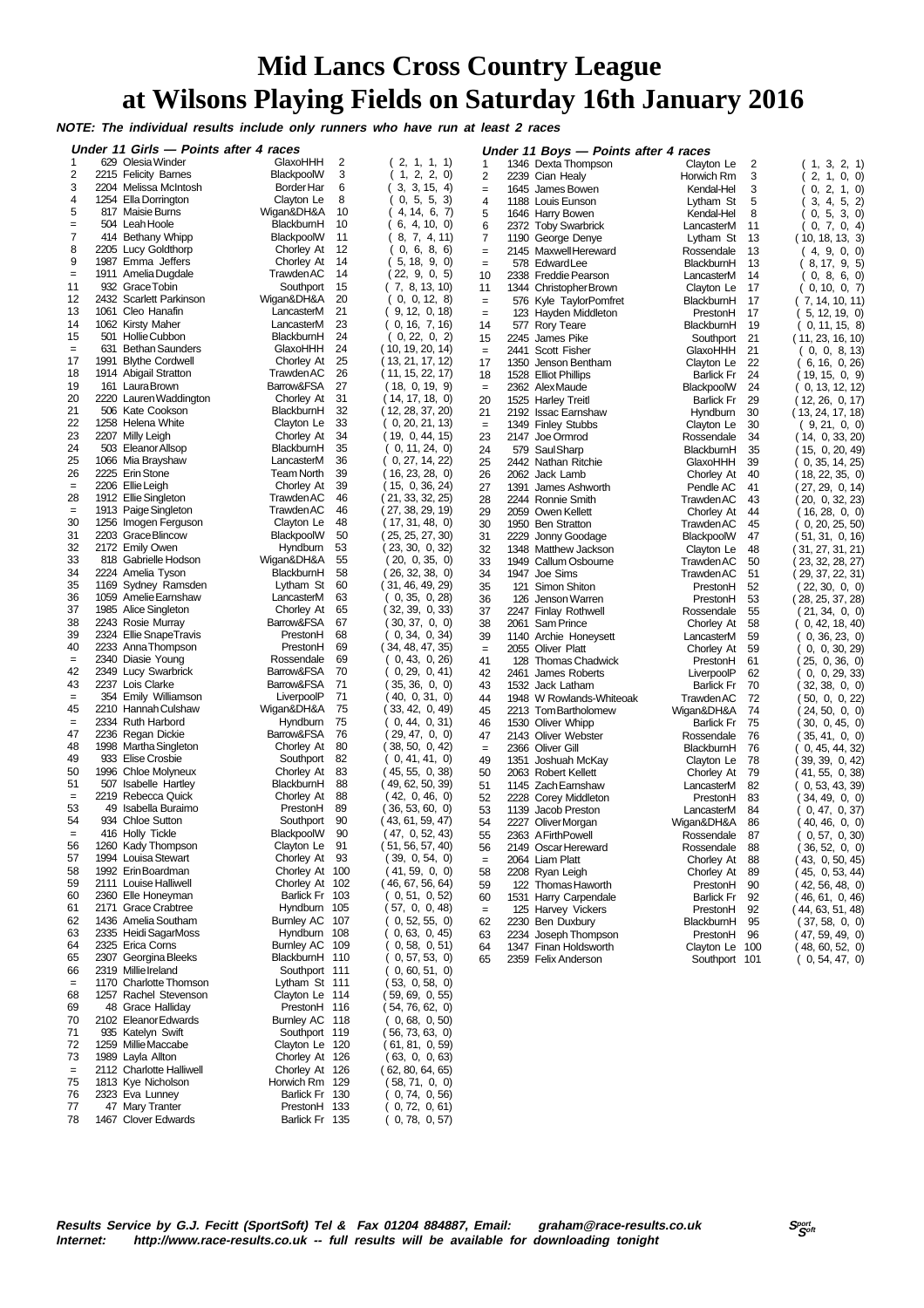|                          | Under 13 Girls - Points after 4 races       |                                               |                     |                                     | 36              |      | 1339 Jay Bowman                          | Clayton Le<br>60                               | (30, 44, 0, 30)                   |
|--------------------------|---------------------------------------------|-----------------------------------------------|---------------------|-------------------------------------|-----------------|------|------------------------------------------|------------------------------------------------|-----------------------------------|
| 1                        | 496 Amy Davies                              | BlackburnH                                    | 2                   | (1, 2, 0, 1)                        | $=$             |      | 1342 Lennon Jackson                      | Clayton Le<br>60                               | (27, 40, 43, 33)                  |
| 2                        | 1045 Erin Moffatt                           | LancasterM                                    | 4                   | 2, 4, 7, 2)                         | $=$             |      | 1640 Toby Umpleby                        | Kendal-Hel<br>60                               | 33, 42, 42, 27)                   |
| 3                        | 2321 Skyler Bowes                           | Border Har                                    | 7<br>$\overline{7}$ | 1, 6, 10<br>0,                      | 39              |      | 1004 LewisMcMahon<br>2251 Lewis Weaver   | Southport<br>61                                | (32, 38, 39, 29)                  |
| $=$<br>5                 | 810 Charlotte Edwards<br>1986 Olivia Leigh  | Wigan&DH&A<br>Chorley At                      | 8                   | 0, 3, 0, 4<br>0, 13, 3)<br>5,       | 40<br>41        |      | 1526 Aaron Slater                        | 67<br>BlackpoolW<br>72<br><b>Barlick Fr</b>    | (28, 39, 0, 0)<br>(36, 51, 0, 36) |
| 6                        | 43 Annie Duffy                              | PrestonH                                      | 10                  | 5, 5, 0)<br>0,                      | 42              |      | 211 Harvey Cooper                        | Barrow&FSA<br>76                               | (0, 36, 40, 0)                    |
| $\overline{\mathcal{I}}$ | 1245 Millie Stubbs                          | Clayton Le                                    | 11                  | 4,<br>7, 0, 0                       | 43              |      | 377 Liam Harrison                        | LiverpoolP<br>77                               | (31, 0, 46, 0)                    |
| 8                        | 408 Caitlyn Preddy                          | BlackpoolW                                    | 12                  | 9, 9, 0)<br>3,                      | 44              |      | 1003 Joseph Sutton                       | 80<br>Southport                                | (43, 53, 50, 37)                  |
| 9                        | 2354 Lucy Treadell                          | PrestonH                                      | 14                  | 0, 6, 0, 8                          | 45              |      | 1187 Simon Holt                          | Lytham St<br>81                                | (0, 37, 44, 0)                    |
| 10                       | 1910 Sophie Stanworth                       | Trawden AC                                    | 15                  | (13, 11, 10, 5)                     | $\quad \  \  =$ |      | 2070 Lewis Bryers                        | Wigan&DH&A<br>81                               | (35, 46, 47, 0)                   |
| 11                       | 2350 Hollie Winstanley                      | BlackpoolW                                    | 19                  | 0, 12, 14, 7                        | 47              |      | 2053 Joe Bowles                          | Chorley At<br>82                               | (34, 48, 0, 0)                    |
| 12                       | 1246 Liberty Thompson                       | Clayton Le                                    | 20                  | 7, 13, 29, 15)                      | 48              |      | 1133 Alex Blessington                    | LancasterM<br>84                               | 0, 50, 0, 34                      |
| 13                       | 2163 Abigail Earnshaw                       | Hyndburn                                      | 21                  | (8, 14, 21, 13)                     | 49              |      | 2266 Jack Whitehead                      | 87<br>Rossendale                               | 38, 49, 0, 0                      |
| 14                       | 2308 Emily Swarbrick                        | <b>Team North</b>                             | 22                  | (0, 10, 12, 0)                      | 50              |      | 2231 Bryce Hendley                       | 95<br><b>Barlick Fr</b>                        | ( 41, 54, 0, 0)                   |
| 15                       | 926 Lilly-Ann Grayson                       | Southport                                     | 23                  | 0, 8, 15, 0                         | 51              | 1446 | Alfie White                              | 96<br><b>Burnley AC</b>                        | 0, 57, 0, 39                      |
| 16<br>17                 | 921 Freya Walsh<br>348 Jennifer Williamson  | Southport<br>LiverpoolP                       | 25<br>28            | (9, 16, 20, 16)<br>(11, 0, 17, 0)   | $=$<br>53       | 2180 | Sam Nicholson<br>111 Aaron Halliday      | 96<br>Hyndburn<br>PrestonH<br>98               | 44, 52, 0, 0<br>(47, 56, 51, 0)   |
| 18                       | 412 Lucy Tickle                             | BlackpoolW                                    | 29                  | (15, 18, 24, 14)                    | 54              |      | 119 Harvey Halliday                      | PrestonH<br>106                                | (51, 61, 55, 0)                   |
| $\equiv$                 | 1048 Kirsty Hamilton                        | LancasterM                                    | 29                  | (6, 23, 35, 25)                     | 55              |      | 2054 Ciaron Brown                        | Chorley At<br>107                              | (49,58,0,0)                       |
| 20                       | 497 Eleesha Chamley                         | BlackburnH                                    | 32                  | (0, 0, 23, 9)                       | 56              |      | 2380 MaxwellBaldwin                      | Burnley AC 113                                 | 0, 60, 53, 0)                     |
| 21                       | 931 Olivia Logan                            | Southport                                     | 34                  | (12, 0, 22, 0)                      | $=$             |      | 2379 Harrison Baldwin                    | Burnley AC 113                                 | (0, 59, 54, 0)                    |
| $\equiv$                 | 1250 Sophie Ashworth                        | Clayton Le                                    | 34                  | (17, 22, 33, 17)                    |                 |      |                                          |                                                |                                   |
| $=$                      | 807 Lara Wilson                             | Wigan&DH&A                                    | 34                  | ( 16, 21, 26, 18)                   |                 |      |                                          | Race 4 - Under 15 Girls — Points after 4 races |                                   |
| 24                       | 1363 Ellie Crabtree                         | Pendle AC                                     | 35                  | ( 18, 17, 42, 22)                   | 1               |      | 1620 Samantha Bland                      | Kendal-Hel<br>2                                | 3, 12, 1<br>1,                    |
| 25                       | 1983 Isabelle Farron                        | Chorley At                                    | 43                  | (22, 24, 38, 21)                    | 2               |      | 406 Danielle Whipp                       | 5<br>BlackpoolW                                | 3, 2, 16, 5                       |
| 26                       | 1361 Ella Atkins                            | Pendle AC                                     | 44                  | 0, 20, 41, 24                       | 3               |      | 1244 Briony Holt<br>488 Maddie Elliott   | 8<br>Clayton Le                                | 0, 6, 21, 2)                      |
| 27                       | 2214 Georgina Ainscough                     | Chorley At                                    | 47                  | 27, 0, 0, 20                        | 4<br>5          | 403  | Jessica Jackson                          | 9<br>BlackburnH<br>10<br>BlackpoolW            | 2, 0, 7, 0<br>6, 4, 0, 6          |
| $=$<br>$=$               | 159 Holly Murray<br>2320 Charlotte Barnes   | Barrow&FSA<br>BlackpoolW                      | 47<br>47            | (21, 26, 0, 0)<br>0, 19, 28, 0      | 6               |      | 33 Tegan Macuras                         | PrestonH<br>12                                 | 7, 5, 15, 0                       |
| 30                       | 1247 Natasha Olszewska                      | Clayton Le                                    | 49                  | (20, 40, 47, 29)                    | $=$             |      | 490 Hannah Cookson                       | 12<br>BlackburnH                               | 5, 7, 18, 0                       |
| 31                       | 1359 Isabella Hartley                       | Pendle AC                                     | 51                  | (24, 27, 0, 0)                      | 8               |      | 34 Kate Danby                            | 16<br>PrestonH                                 | 8, 8, 23, 0                       |
| $\equiv$                 | 351 Gabrielle Morris                        | LiverpoolP                                    | 51                  | 14, 0, 37, 0                        | $=$             |      | 2462 Emma Fulton                         | PrestonH<br>16                                 | 0, 0, 13, 3                       |
| 33                       | 1360 Bethany Ashworth                       | Pendle AC                                     | 53                  | (23, 30, 0, 0)                      | 10              |      | 2376 Soophie Rotheram                    | 19<br>PrestonH                                 | 0, 12, 0, 7                       |
| 34                       | 1251 Roanna Holdsworth                      | Clayton Le                                    | 56                  | (26, 33, 53, 30)                    | $=$             |      | 1971 Lydia Wilcock                       | 19<br>Chorley At                               | (15, 18, 24, 4)                   |
| 35                       | 1978 AmberBoardman                          | Chorley At                                    | 57                  | (30, 32, 46, 27)                    | $=$             |      | 923 Jessica Dean                         | Southport<br>19                                | (0, 10, 22, 9)                    |
| $\equiv$                 | 1248 Claudia Bentham                        | Clayton Le                                    | 57                  | 0, 29, 31, 28                       | 13              |      | 407 Kate Jenkinson                       | 22<br>BlackpoolW                               | (10, 14, 34, 12)                  |
| 37                       | 814 Amelie Bartholomew                      | Wigan&DH&A                                    | 59                  | 25, 37, 0, 34)                      | $=$             |      | 2161 Nicola Moynihan                     | 22<br>Hyndburn                                 | 9, 16, 31, 13                     |
| 38                       | 1980 Emily Warren                           | Chorley At                                    | 60                  | 0, 39, 34, 26                       | $=$             |      | 495 Chloe Bleeks                         | 22<br>BlackburnH                               | (12, 13, 32, 10)                  |
| 39                       | 1040 Holly Satterly                         | LancasterM                                    | 62                  | 0, 0, 30, 32)                       | 16<br>17        |      | 31 Eleanor Ward<br>2240 Charlotte Morris | 24<br>PrestonH<br>25<br>PrestonH               | (4, 0, 20, 0)<br>(16, 9, 25, 0)   |
| 40<br>$=$                | 1981 Lauren Prince<br>1984 Amy Heaton       | Chorley At<br>Chorley At                      | 67<br>67            | 0, 34, 55, 33<br>0, 0, 44, 23       | 18              |      | 402 Taylor Holland                       | 27<br>BlackpoolW                               | (13, 19, 30, 14)                  |
| 42                       | 411 Natalia Luczak                          | BlackpoolW                                    | 68                  | 19, 0, 49, 0                        | 19              |      | 1243 Eleanor Root                        | 28<br>Clayton Le                               | (0, 17, 29, 11)                   |
| 43                       | 1253 Keira Stevenson                        | Clayton Le                                    | 72                  | 35, 0, 0, 37                        | 20              |      | 492 Anna Lonsdale                        | 35<br>BlackburnH                               | (0, 20, 0, 15)                    |
| 44                       | 1707 Alice Lodge                            | Red Rose R                                    | 75                  | 32, 43, 0, 0                        | 21              |      | 1975 Charlotte Lavin                     | Chorley At<br>37                               | (21, 0, 38, 16)                   |
| 45                       | 1168 Rebecca Tate                           | Lytham St                                     | 77                  | 0, 42, 58, 35                       | 22              |      | 806 Sarah Elsden                         | 38<br>Wigan&DH&A                               | (11, 0, 27, 0)                    |
| $\equiv$                 | 1249 Heidi Kewin                            | Clayton Le                                    | 77                  | 36, 41, 0, 0                        | 23              | 40   | Sophie Reid                              | 39<br>PrestonH                                 | (18, 21, 0, 0)                    |
| 47                       | 925 Megan Howarth                           | Southport                                     | 79                  | 34, 45, 0, 0                        | 24              |      | 487 Freya Black                          | BlackburnH<br>44                               | (22, 22, 37, 0)                   |
| $=$                      | 1252 Bronia Olszewska                       | Clayton Le                                    | 79                  | (40, 50, 61, 39)                    | 25              |      | 344 Alex Barnsley                        | 48<br>LiverpoolP                               | (24, 24, 0, 0)                    |
| 49                       | 927 Niamh Edmunds                           | Southport                                     | 81                  | (0, 36, 45, 0)                      | 26              |      | 804 Olivia Smith                         | Wigan&DH&A<br>52                               | 27, 25, 39, 0                     |
| 50                       | 2218 Harriett Rosthorne                     | <b>Trawden AC</b>                             | 82                  | (42, 51, 0, 40)                     | 27<br>28        |      | 800 Rebecca Jones                        | 53<br>Wigan&DH&A                               | 26, 27, 40, 0                     |
| 51                       | 2109 ShaunaMarrow                           | Chorley At                                    | 88                  | (41,47,0,0)                         | 29              | 2443 | 347 Francesca Price<br>Jodie Ritchie     | 56<br>LiverpoolP<br>GlaxoHHH<br>58             | 23, 0, 33, 0<br>0, 0, 41, 17      |
| 52<br>53                 | 930 Bethany Swift<br>1708 Sophie Hill       | Southport<br>Red Rose R                       | 93<br>94            | (44, 49, 63, 0)<br>0, 38, 56, 0     | $\quad \  \  =$ | 345  | Megan Barnsley                           | LiverpoolP<br>58                               | 30, 28, 0, 0                      |
| 54                       | 929 Chloe Crosbie                           | Southport                                     | 95                  | (0, 44, 51, 0)                      | 31              |      | 1242 Lucy Stevenson                      | Clayton Le<br>61                               | (31, 30, 0, 0)                    |
|                          |                                             |                                               |                     |                                     | 32              |      | 1035 Anna Harrison                       | 70<br>LancasterM                               | (28, 0, 42, 0)                    |
|                          |                                             | Race 4 - Under 13 Boys - Points after 4 races |                     |                                     | 33              |      | 2103 Jessica Mitchell                    | Chorley At 72                                  | (29, 0, 43, 0)                    |
| 1                        | 573 Matthew Ramsden                         | BlackburnH                                    | 2                   | (1, 2, 2, 1)                        |                 |      |                                          |                                                |                                   |
| 2                        | 1642 Fraser Sproul                          | Kendal-Hel                                    | 4                   | 0, 1, 3, 0                          |                 |      |                                          | Race 5 - Under 15 Boys — Points after 4 races  |                                   |
| 3                        | 1868 Tom Massey                             | Horwich Rm                                    | 5                   | 2, 5, 7, 3                          | 1               |      | 1383 Kai Atkins                          | Pendle AC<br>2                                 | (0, 2, 1, 1)                      |
| 4                        | 1343 Jackson McKay                          | Clayton Le                                    | 7                   | 3, 4, 10, 4                         | 2               |      | 2090 Kristian Wade                       | Leigh Harr<br>4                                | 2, 0, 2, 3                        |
| $=$                      | 1127 William Pyle                           | LancasterM                                    | 7                   | 0, 0, 5, 2                          | $=$             |      | 456 Benjamin Preddy                      | 4<br>BlackpoolW                                | 1, 4, 3, 0)                       |
| $=$                      | 1132 Rhys Ashton                            | LancasterM                                    | $\overline{7}$      | 3, 4, 0)<br>0,                      | 4<br>5          |      | 1118 James Stanley                       | 7<br>LancasterM                                | 8, 7, 5, 2)                       |
| 7<br>8                   | 568 Jamie Teare<br>460 James Smith          | BlackburnH                                    | 10<br>11            | 5, 6, 6, 5                          | $=$             |      | 2043 Kian Davis<br>1387 Morgan Webster   | Chorley At<br>8<br>Pendle AC<br>8              | 3, 5, 12, 0<br>0, 1, 7, 0)        |
| 9                        | 1637 Jacob Smith                            | BlackpoolW<br>Kendal-Hel                      | 13                  | (4, 11, 15, 7)<br>0, 7, 8, 6        | $=$             |      | 367 Ross Harrison                        | 8<br>LiverpoolP                                | 5, 3, 11, 8                       |
| 10                       | 1867 Luke Brindle                           | Horwich Rm                                    | 16                  | (8, 8, 9, 8)                        | 8               |      | 369 Adam Jones                           | LiverpoolP<br>10                               | 6, 15, 8, 4                       |
| 11                       | 2184 GeorgeOwen                             | Hyndburn                                      | 21                  | (16, 9, 0, 12)                      | $=$             |      | 1864 Lewis Wilkes                        | Horwich Rm<br>10                               | 4, 6, 18, 10)                     |
| $=$                      | 567 Leon Thomas                             | BlackburnH                                    | 21                  | (7, 17, 20, 14)                     | 10              |      | 1888 Harry Greenbank                     | 13<br><b>Team North</b>                        | 0, 8, 10, 5                       |
| 13                       | 1633 Joshua Roelants                        | Kendal-Hel                                    | 23                  | (10, 31, 23, 13)                    | 11              |      | 1107 Will Howard                         | 15<br>LancasterM                               | 0, 9, 0, 6                        |
| $=$                      | 109 Liam Blackwell                          | PrestonH                                      | 23                  | (13, 10, 0, 0)                      | 12              |      | 371 Tom Dickinson                        | LiverpoolP<br>16                               | (7, 10, 20, 9)                    |
| $=$                      | 114 Ethan Warren                            | PrestonH                                      | 23                  | 9, 14, 26, 0)                       | 13              |      | 103 Niall Higham                         | 19<br>PrestonH                                 | 0, 13, 6, 0)                      |
| 16                       | 115 Thomas Durney                           | PrestonH                                      | 25                  | (15, 13, 12, 0)                     | 14              |      | 2093 Ben McLaughlin                      | 21<br>Leigh Harr                               | 9, 12, 0, 0                       |
| 17                       | 2936 Matthew Flatters                       | Horwich Rm                                    | 26                  | 6, 20, 24, 0)                       | 15              |      | 1382 Timothy Barnes                      | Pendle AC<br>24                                | (11, 0, 26, 13)                   |
| 18                       | 375 Mark Roberts                            | LiverpoolP                                    | 27                  | (0, 19, 16, 11)                     | 16              |      | 106 Isaac Sharples                       | 26<br>PrestonH<br>26                           | (0, 11, 15, 0)                    |
| $=$                      | 2258 Harry Shepherd                         | Chorley At                                    | 27<br>31            | (11, 0, 45, 16)                     | $\equiv$<br>18  |      | 370 Joe Houghton<br>998 Harry Pike       | LiverpoolP<br>Southport<br>27                  | (14, 0, 14, 12)<br>(0, 0, 16, 11) |
| 20<br>$\equiv$           | 2047 Oliver Goldthorp<br>2185 Henry Harbord | Chorley At<br>Hyndburn                        | 31                  | (0, 21, 0, 10)<br>(12, 24, 30, 19)  | 19              |      | 107 Matthew Fazakerley                   | PrestonH<br>29                                 | (15, 14, 17, 0)                   |
| 22                       | 2226 Sam Stone                              | Team North                                    | 32                  | (14, 18, 28, 0)                     | 20              |      | 457 Jack Tickle                          | BlackpoolW<br>32                               | (18, 18, 28, 14)                  |
| 23                       | 2049 Daniel Lilley                          | Chorley At                                    | 33                  | (18, 23, 25, 15)                    | $\equiv$        |      | 1335 Thomas Bradley                      | Clayton Le<br>32                               | (0, 17, 0, 15)                    |
| 24                       | 376 Jake Dickinson                          | LiverpoolP                                    | 35                  | (17, 27, 29, 18)                    | 22              |      | 207 Jake Cooper                          | Barrow&FSA<br>35                               | (19, 16, 19, 0)                   |
| 25                       | 1871 Lucas Milliken                         | Horwich Rm                                    | 36                  | (20, 16, 0, 0)                      | 23              |      | 1385 Harry Nelson                        | Pendle AC<br>39                                | ( 22, 19, 0, 20)                  |
| 26                       | 1946 C Rowlands-Whiteoak                    | TrawdenAC                                     | 40                  | (23, 0, 0, 17)                      | 24              |      | 996 Sam Cain                             | Southport<br>41                                | (24, 24, 0, 17)                   |
| 27                       | 461 Jamie Jackson                           | BlackpoolW                                    | 43                  | (0, 26, 19, 24)                     | $\quad =$       |      | 1123 Tyler Hanafin                       | LancasterM<br>41                               | (20, 21, 29, 0)                   |
| $=$                      | 2937 Matthew Mair                           | Horwich Rm                                    | 43                  | (0, 30, 13, 0)                      | $\quad \  \  =$ |      | 1865 Kieran Kinealy                      | Horwich Rm<br>41                               | (21, 20, 0, 0)                    |
| 29                       | 571 Daniel Brown                            | BlackburnH                                    | 45                  | (25, 35, 33, 20)                    | 27              |      | 1117 Matthew Bunce                       | LancasterM<br>42                               | (0, 23, 0, 19)                    |
| 30                       | 459 Bruno Eaves                             | BlackpoolW                                    | 46                  | (24, 0, 38, 22)                     | 28<br>29        |      | 898 Sam Bryers<br>1336 Daniel Bradley    | Wigan&DH&A<br>44<br>Clayton Le<br>46           | (17, 0, 27, 0)                    |
| 31<br>32                 | 572 Luke Ingleson<br>374 Matthew Russo      | BlackburnH<br>LiverpoolP                      | 47<br>53            | (26, 33, 34, 21)<br>(0, 28, 31, 25) | $\equiv$        |      | 1631 Joey Umpleby                        | Kendal-Hel<br>46                               | (27, 25, 0, 21)<br>(0, 0, 30, 16) |
| 33                       | 116 Thom Barnes                             | PrestonH                                      | 56                  | (0, 29, 27, 0)                      | 31              |      | 1386 Harry Smith                         | Pendle AC<br>47                                | (25, 22, 0, 0)                    |
| 34                       | 1005 Sam Coupland                           | Southport                                     | 57                  | (29, 32, 35, 28)                    | 32              |      | 372 Alex Lang                            | LiverpoolP<br>60                               | (29, 0, 31, 0)                    |
|                          | 2069 Jack Hughes                            | Wigan&DH&A                                    | 58                  | (21, 0, 37, 0)                      |                 |      |                                          |                                                |                                   |
| 35                       |                                             |                                               |                     |                                     |                 |      |                                          |                                                |                                   |

Results Service by G.J. Fecitt (SportSoft) Tel & Fax 01204 884887, Email: graham@race-results.co.uk Sഞ്ഞ<br>Internet: http://www.race-results.co.uk -- full results will be available for downloading tonight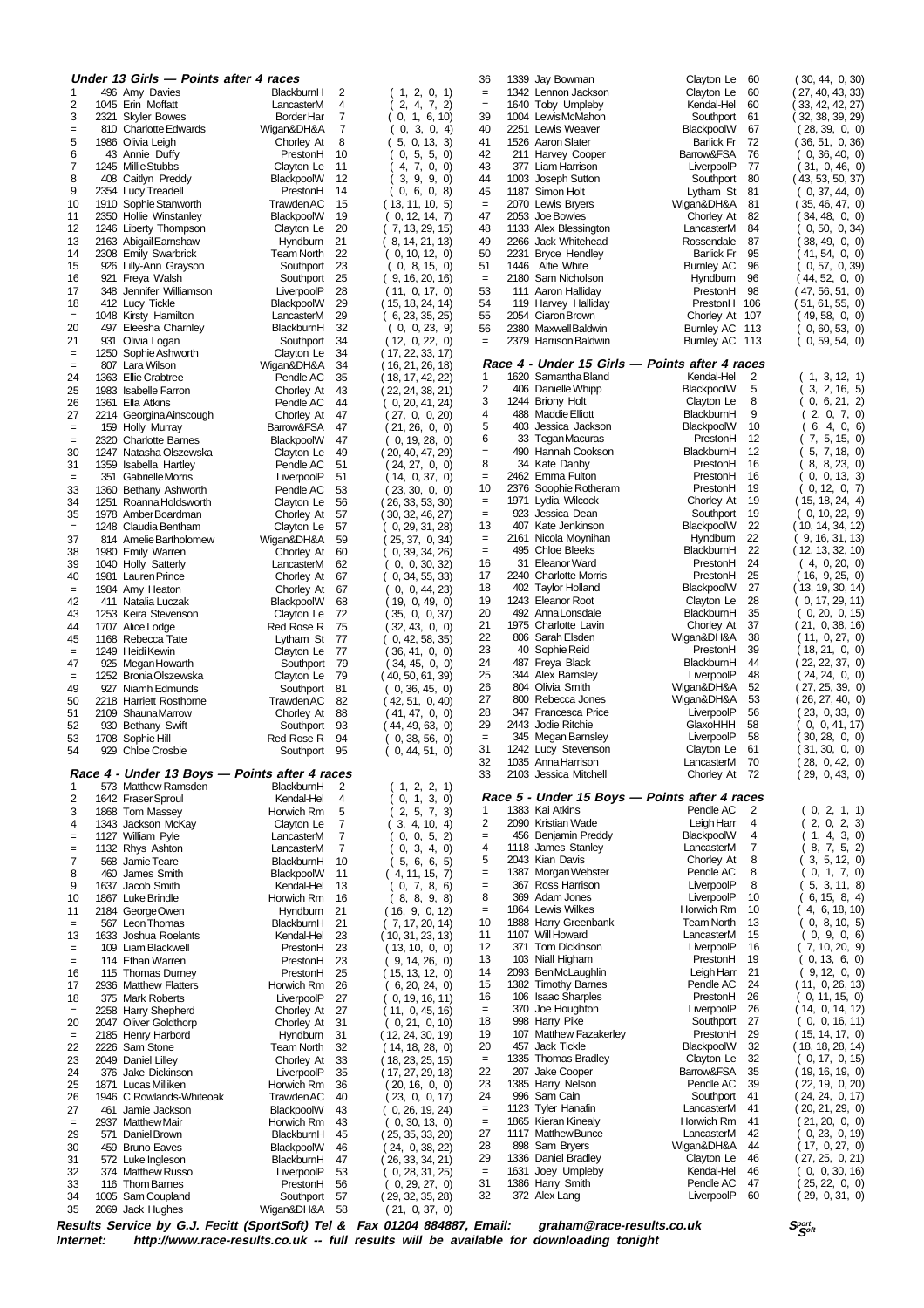|                              |      |                                               |                        | Race 5 - Under 17 Women — Points after 4 races                                          |                                     | $=$                  | 590  | Caroline McLaughlan L35                      |                        | Thornton-C                       | 72       | (38, 0, 0, 34)                             |
|------------------------------|------|-----------------------------------------------|------------------------|-----------------------------------------------------------------------------------------|-------------------------------------|----------------------|------|----------------------------------------------|------------------------|----------------------------------|----------|--------------------------------------------|
| 1                            |      | 483 Elizabeth Greenwood                       |                        | BlackburnH<br>2                                                                         | (1, 1, 2, 0)                        | 48                   |      | 765 April Morgan                             | L45                    | Wigan&DH&A                       | 74       | (32, 53, 42, 0)                            |
| 2<br>3                       |      | 485 Grace Handley<br>1616 Imogen Burrow       |                        | BlackburnH<br>3<br>Kendal-Hel<br>4                                                      | 0, 0, 1<br>2,<br>0, 2, 5, 2)        | $\equiv$<br>50       | 315  | 11 Charlotte Rawcliffe L35<br>Amie McAvoy    |                        | PrestonH<br>Garstang             | 74<br>75 | 0, 52, 39, 35<br>(42, 57, 63, 33)          |
| 4                            |      | 343 Flossie Dickinson                         |                        | 8<br>LiverpoolP                                                                         | 3, 5, 10, 5                         | 51                   | 591  | Jenny Clark                                  | L35                    | Thornton-C                       | 82       | (36, 46, 49, 0)                            |
| $=$                          |      | 2158 Emma Guilfoyle                           |                        | 8<br>Hyndburn                                                                           | 4, 7, 9, 4)                         | $\quad \  \  =$      | 2395 | Georgina Gillen                              | L35                    | Southport                        | 82       | (0, 47, 35, 0)                             |
| 6<br>$\overline{7}$          |      | 342 Morag Molyneux                            |                        | 10<br>LiverpoolP                                                                        | 0,<br>4, 6, 0                       | 53                   |      | 1454 Emma Bailey                             | L35                    | <b>Barlick Fr</b>                | 83       | (44, 42, 0, 41)                            |
| 8                            | 399  | Jessica Rogers<br>918 Emma Alderson           |                        | 11<br>BlackpoolW<br>12<br>Southport                                                     | 0,<br>3, 8, 0)<br>8,<br>0, 4, 0)    | 54<br>55             |      | 1196 Irene Roche<br>913 Michelle Spencer     | L55<br>L35             | Clayton Le<br>Southport          | 85<br>88 | (37, 48, 62, 52)<br>0, 61, 68, 27          |
| $=$                          |      | 1617 Jemma Litzke                             |                        | 12<br>Kendal-Hel                                                                        | 6, 10, 13, 6                        | 56                   | 134  | <b>Kerry Travers</b>                         | L45                    | Barrow&FSA                       | 98       | (50, 58, 48, 51)                           |
| 10                           |      | 340 Charlotte Mawdsley                        |                        | 14<br>LiverpoolP                                                                        | 0, 6, 11, 8                         | 57                   |      | 335 Kirsty Mackenzie                         |                        | LiverpoolP                       | 99       | 0, 56, 51, 48                              |
| 11                           |      | 1240 Alice Pier                               |                        | 16<br>Clayton Le                                                                        | (7, 9, 15, 0)                       | 58                   |      | 719 Emma Naylor                              |                        | WiganP                           | 100      | (47, 77, 53, 0)                            |
| 12<br>13                     |      | 797 Sophie Elsden<br>151 Georgia Cooper       |                        | Wigan&DH&A<br>17<br>28<br>Barrow&FSA                                                    | (9, 8, 12, 0)<br>(0, 11, 17, 0)     | 59<br>$=$            | 220  | 915 Tracy Allan<br><b>Tracey Hulme</b>       | L45                    | Southport 102<br>WeshamRR&A 102  |          | 0, 0, 58, 44<br>(40,62,0,0)                |
|                              |      |                                               |                        |                                                                                         |                                     | 61                   | 381  | Karen Dunford                                | L45                    | BlackpoolW 106                   |          | (0, 65, 59, 47)                            |
|                              |      |                                               |                        | Race 6 - Under 17 Men — Points after 4 races                                            |                                     | 62                   | 1211 | <b>Helen Burnett</b>                         | L35                    | Clayton Le 108                   |          | (53, 86, 73, 55)                           |
| 1<br>$\overline{\mathbf{c}}$ |      | 1378 Matthew Barnes<br>2365 Joseph Dugdale    |                        | Pendle AC<br>2<br>3<br><b>Team North</b>                                                | 1, 1, 2)<br>1,<br>3, 2, 1)<br>0.    | 63                   |      | 1898 Jenny McAndrew                          | L35                    | <b>Trawden AC</b>                | 110      | (0, 90, 64, 46)                            |
| 3                            |      | 1862 Luke Massey                              |                        | Horwich Rm<br>6                                                                         | 2, 0, 8, 4                          | 64<br>65             |      | 141 Leanne Jackson<br>907 Carole James       | L45                    | Barrow&FSA 111<br>Southport 112  |          | (58, 95, 69, 53)<br>(52, 75, 87, 60)       |
| $=$                          |      | 364 Daniel Jones                              |                        | 6<br>LiverpoolP                                                                         | 3.<br>8, 0, 3                       | $=$                  |      | 1210 Vicky Heys                              | L45                    | Clayton Le 112                   |          | (46,66,0,0)                                |
| 5                            |      | 1376 Thomas Marchant                          |                        | 9<br>Pendle AC                                                                          | 4, 6, 13, 5                         | 67                   |      | 2255 Darina Delinova                         |                        | GlaxoHHH 115                     |          | (43, 72, 95, 0)                            |
| 6                            |      | 366 Daniel Slater                             |                        | 11<br>LiverpoolP                                                                        | 2, 9, 0<br>0,                       | 68                   | 237  | Jenn Thompson                                | L35                    | WeshamRR&A 116                   |          | 62, 91, 82, 54)                            |
| $=$<br>8                     |      | 1377 Tiarnan Crorken<br>2396 Tom Bowe         |                        | 11<br>Pendle AC<br>12<br>LancasterM                                                     | 0, 4, 7, 0)<br>0, 5, 11, 7          | 69<br>70             |      | 136 Yvonne Morrell<br>382 Andrea Smith       | L35<br>L45             | Barrow&FSA 117<br>BlackpoolW 118 |          | (80, 89, 78, 39)<br>(0, 60, 0, 58)         |
| 9                            |      | 2264 Josh Whitehead                           |                        | Rossendale<br>13                                                                        | 0, 7, 0, 6                          | 71                   | 139  | Helen Walker                                 | L35                    | Barrow&FSA 120                   |          | (49, 88, 71, 0)                            |
| 10                           |      | 991 Lewis Rooney                              |                        | 15<br>Southport                                                                         | (6, 12, 16, 9)                      | $=$                  |      | 1230 Elizabeth Mullan                        |                        | Clayton Le 120                   |          | (0, 64, 56, 0)                             |
| 11                           |      | 200 Murray Murray                             |                        | Barrow&FSA<br>16                                                                        | (5, 11, 0, 0)                       | $=$                  |      | 217 Kath Hoyer                               | L55                    | WeshamRR&A                       | 120      | (57, 82, 74, 63)                           |
| 12<br>13                     |      | 1331 Curtis Holt<br>1333 Simon Wilshaw        |                        | Clayton Le<br>19<br>23<br>Clayton Le                                                    | (8, 15, 24, 11)<br>(10, 22, 31, 13) | 74<br>$=$            | 228  | <b>Helen Lawrenson</b><br>1665 Paula Plowman | L45<br>L45             | WeshamRR&A<br>Red Rose R 121     | 121      | (0, 55, 66, 0)<br>60, 0, 0, 61             |
| 14                           |      | 2257 Michael Dugdale                          |                        | 25<br>Kendal-Hel                                                                        | (7, 18, 0, 0)                       | $\equiv$             |      | 2448 Hannah Newbold                          | U20                    | Barlick Fr 121                   |          | 0, 0, 90, 31                               |
| 15                           |      | 362 Jack Crook                                |                        | 28<br>LiverpoolP                                                                        | 0, 9, 19, 0                         | 77                   |      | 1393 Dianne Priestley                        | L <sub>55</sub>        | Kendal AAC 122                   |          | 48, 74, 0, 0                               |
| 16                           |      | 1332 Ryan Clarke                              |                        | 29<br>Clayton Le                                                                        | 9, 20, 0, 0)                        | 78                   |      | 1158 Louisa Ruman                            | L35                    | Lytham St 124                    |          | (54, 0,102, 70)                            |
| 17<br>18                     |      | 365 Joseph Martin<br>1102 Joseph Twigg        |                        | 36<br>LiverpoolP<br>39<br>LancasterM                                                    | 0, 13, 23, 0<br>0, 0, 29, 10        | 79<br>80             |      | 762 Caroline Rasburn<br>763 Shona Taylor     | L45<br>L45             | Wigan&DH&A 126<br>Wigan&DH&A     | 131      | (0, 84, 0, 42)                             |
| 19                           |      | 101 Dexter Sparrow                            |                        | PrestonH<br>41                                                                          | 0, 16, 25, 0)                       | 81                   |      | 2329 Donna Airey                             |                        | Clayton Le 132                   |          | ( 0,100, 86, 45)<br>(0, 97, 67, 65)        |
| 20                           |      | 2108 George Norris                            |                        | Chorley At<br>46                                                                        | 0, 19, 27, 0)                       | 82                   |      | 1908 Nicola White                            |                        | Trawden AC 133                   |          | 55, 78, 0, 0                               |
|                              |      |                                               |                        | Race 6 - Ladies under 20 - Points after 4 races                                         |                                     | 83                   | 2270 | Stephanie James                              |                        | Southport 134                    |          | ( 59,101, 93, 75)                          |
| 1                            |      | 2156 Ellen Sagar-Hesketh U20                  |                        | Hyndburn<br>3                                                                           | 2, 0, 0, 1                          | 84<br>$=$            |      | 2286 Alison Parkinson<br>2283 Daisy Seville  | L45                    | Red Rose R 136<br>Thornton-C 136 |          | (69, 0, 0, 67)<br>66, 70, 0, 73)           |
| 2                            |      | 2397 Shan Preece                              | U20                    | LancasterU<br>4                                                                         | 0, 3, 1, 5)                         | 86                   | 1679 | <b>Ruth Travis</b>                           | L35                    | Red Rose R 138                   |          | 0, 79, 79, 59                              |
| 3                            |      | 1239 Bethany Quinn                            | U20                    | Clayton Le<br>6                                                                         | 0, 5, 2, 4)                         | $\equiv$             | 1200 | Julia Rushton                                | L45                    | Clayton Le 138                   |          | (70, 85, 91, 68)                           |
| $=$<br>5                     | 2398 | 2448 Hannah Newbold<br>Jenny Mote             | U20<br>U20             | <b>Barlick Fr</b><br>6<br>LancasterU<br>8                                               | 0, 0, 3, 3<br>0, 4, 4, 7            | 88                   |      | 1208 Joanne Bennett                          | L45                    | Clayton Le 139                   |          | (0, 69, 70, 0)                             |
|                              |      |                                               |                        |                                                                                         |                                     | 89<br>90             |      | 1161 Alexandra Everest<br>1538 Caz Millican  |                        | Lytham St 140<br>Border Har 141  |          | (68, 108, 85, 72)<br>(64, 0, 77, 0)        |
|                              |      |                                               |                        | Race 6 - Ladies over 18 - Points after 4 races                                          |                                     | 91                   |      | 1213 Rachel Todd                             | L35                    | Clayton Le 142                   |          | (0, 92, 80, 62)                            |
| 1                            |      | 395 Emily Japp                                |                        | BlackpoolW<br>2                                                                         | (1, 1, 4, 2)                        | 92                   |      | 1672 Margaret Lupton                         | L45                    | Red Rose R 144                   |          | (51,93,0,0)                                |
| 2<br>3                       |      | 18 Nichola Jackson<br>333 Kirsty Longley      | L35                    | PrestonH<br>4<br>6<br>LiverpoolP                                                        | 0,<br>3, 9, 1<br>0, 0, 3, 3         | 93                   |      | 1673 Debbie Porter                           | L45                    | Red Rose R 145                   |          | (56, 104, 89, 0)                           |
| 4                            |      | 386 Caroline Betmead                          | L35                    | BlackpoolW<br>8                                                                         | 3, 5, 12, 5                         | $\equiv$<br>95       | 2397 | 1155 Dawn Bloor<br><b>Shan Preece</b>        | L45<br>U20             | Lytham St 145<br>LancasterU 146  |          | (67, 0, 0, 78)<br>0, 81, 75, 71)           |
| 5                            |      | 2468 Hannah Bateson                           |                        | LancasterM<br>11                                                                        | 0, 0, 5, 6                          | 96                   | 1239 | <b>Bethany Quinn</b>                         | U20                    | Clayton Le 147                   |          | 0,107, 83, 64                              |
| $=$                          |      | 1540 Rhiannon Silson                          |                        | Border Har<br>11                                                                        | (0, 4, 16, 7)                       | $\equiv$             | 1150 | Julia Rolfe                                  | L45                    | Lytham St 147                    |          | 0,105, 81, 66                              |
| 7<br>8                       |      | 229 Catherine Carrdus<br>145 Christina Wiejak | L35                    | WeshamRR&A<br>13<br>Barrow&FSA<br>15                                                    | (2, 11, 22, 0)<br>(0, 0, 11, 4)     | 98                   |      | 2238 Alison Currie                           | L <sub>35</sub>        | Barrow&FSA 148                   |          | 61,102, 0,87                               |
| 9                            |      | 142 Katie Savage                              |                        | 16<br>Barrow&FSA                                                                        | 0, 7, 0, 9                          | 99<br>100            |      | 8 Vicki Sherrington<br>903 Sue Cooper        | L45<br>L55             | PrestonH 153<br>Southport 156    |          | (76, 114, 0, 77)<br>(0, 80, 76, 0)         |
| 10                           | 1156 | Joanna Goorney                                | L45                    | 20<br>Lytham St                                                                         | 0, 10, 0, 10                        | 101                  |      | 1010 Gill Hamilton                           | L45                    | LancasterM 163                   |          | (81,118, 98, 82)                           |
| 11                           |      | 1450 Lorraine Slater                          | L45                    | 22<br>Barlick Fr                                                                        | 8, 26, 0, 14                        | $=$                  |      | 910 Helen Lodge                              | L45                    | Southport 163                    |          | (79, 87, 84, 0)                            |
| $=$<br>13                    | 1459 | Jennifer Hird<br>144 Rachel Thompson          |                        | <b>Barlick Fr</b><br>22<br>Barrow&FSA<br>24                                             | 7, 15, 0, 16)<br>0, 12, 20, 12      | 103                  |      | 2411 Victoria Thompson                       |                        | GlaxoHHH 166                     |          | (0, 0, 97, 69)                             |
| 14                           |      | 1803 Debbie Campbell                          |                        | Horwich Rm<br>25                                                                        | 6, 20, 19, 0                        | 104<br>105           |      | 778 Catherine Fisher<br>1395 Susan Booth     | L35<br>L45             | Wigan&DH&A 167<br>Kendal AAC 171 |          | (75, 0,92, 0)<br>(72, 0, 99, 0)            |
| 15                           |      | 332 Clare Constable                           | L35                    | 26<br>LiverpoolP                                                                        | 0, 13, 21, 13                       | 106                  |      | 1654 Joan Gouldthorpe                        | L55                    | Red Rose R 173                   |          | (73,113,100, 0)                            |
| $=$                          |      | 2156 Ellen Sagar-Hesketh U20                  |                        | Hyndburn<br>26                                                                          | (15, 0, 0, 11)                      | $\equiv$             |      | 218 Kerry Eccles                             | L45                    | WeshamRR&A 173                   |          | (82,117, 96, 91)                           |
| 17<br>18                     |      | 1238 Helena Leathley<br>1458 Leanne Dinsdale  |                        | Clayton Le<br>31<br><b>Barlick Fr</b><br>33                                             | (24, 33, 23, 8)<br>(13, 28, 28, 20) | 108                  |      | 130 Catherine Grisdale                       | L55                    | Barrow&FSA 177                   |          | (84, 115, 111, 93)                         |
| $=$                          |      | 392 Laura Gilderdale                          |                        | BlackpoolW<br>33                                                                        | (12, 21, 0, 22)                     | $=$<br>110           |      | 471 Lorna Sharp<br>902 Sue Stewart           | L35<br>L65             | BlackburnH 177<br>Southport 182  |          | (0, 0, 103, 74)<br>(87, 126, 114, 95)      |
| 20                           |      | 761 Jayne Taylor                              | L45                    | Wigan&DH&A<br>34                                                                        | 0, 17, 17, 17)                      | 111                  |      | 760 Pauline Foster                           | L45                    | Wigan&DH&A 183                   |          | (95, 0, 105, 88)                           |
| 21<br>22                     |      | 13 Ambi Tipping<br>683 Jackie Price           | L35                    | PrestonH<br>36<br>Astley&TRR<br>38                                                      | 0, 18, 0, 18<br>(11, 31, 27, 0)     | 112                  |      | 1668 Sally Cape                              | L45                    | Red Rose R 184                   |          | 86,156, 0, 98)                             |
| 23                           |      | 713 Lynn Manir-Jolley                         | L35                    | WiganP<br>39                                                                            | (14, 0, 25, 0)                      | 113                  | 589  | Sarah Scott                                  | L35                    | Thornton-C 188                   |          | ( 94,133, 0, 94)                           |
| 24                           |      | 1591 Julia Hartley                            | L35                    | Accrington<br>41                                                                        | (19, 22, 0, 0)                      | $\equiv$<br>$\equiv$ |      | 1355 Faye Holden<br>1394 Carolyn Kevan       | L35<br>L <sub>55</sub> | Pendle AC 188<br>Kendal AAC 188  |          | (83, 177, 119, 105)<br>(104, 134, 123, 84) |
| 25                           |      | 909 Angela Delaney                            | L45                    | Southport<br>49                                                                         | 25, 24, 0, 0                        | 116                  |      | 468 Lindsay Davies                           | L35                    | BlackburnH 195                   |          | (105,145,133,90)                           |
| $=$<br>27                    |      | 137 Jill Seddon<br>1157 Melanie Koth          | L35<br>L35             | Barrow&FSA<br>49<br>Lytham St<br>50                                                     | (30, 38, 26, 23)<br>(10, 0, 40, 0)  | 117                  |      | 284 Kaylea Haynes                            |                        | LancasterU 199                   |          | (96, 0, 117, 103)                          |
| $\,=\,$                      |      | 131 Kath Crisp                                | L45                    | Barrow&FSA<br>50                                                                        | 0, 0, 31, 19                        | $\,=\,$              |      | 1703 Emily England                           |                        | Red Rose R 199                   |          | 0,138,107,92                               |
| 29                           |      | 775 Danielle Brearton                         | L35                    | Wigan&DH&A<br>51                                                                        | 0, 27, 24, 0)                       | 119<br>120           |      | 680 Michelle Fairclough<br>390 DawnMaher     | L35                    | Astley&TRR 201<br>BlackpoolW 205 |          | (88,139,113, 0)<br>(0, 0, 104, 101)        |
| 30                           |      | 230 Sarah Sherratt                            | L35                    | WeshamRR&A<br>54                                                                        | (29, 43, 0, 25)                     | 121                  |      | 1354 Janet Barnes                            | L45                    | Pendle AC 206                    |          | (0,121,159,85)                             |
| 31<br>$=$                    |      | 679 Suzanne Gregory<br>682 Susan Fletcher     | L <sub>35</sub><br>L35 | 55<br>Astley&TRR<br>Astley&TRR<br>55                                                    | (18, 37, 0, 0)                      | $\equiv$             |      | 304 Denise Hughes                            | L45                    | Garstang 206                     |          | (106, 165, 152, 100)                       |
| $=$                          |      | 336 Vicky Jones                               |                        | LiverpoolP<br>55                                                                        | (23, 0, 45, 32)<br>0, 19, 36, 0)    | 123                  |      | 2398 Jenny Mote                              | U20                    | LancasterU 207                   |          | (0,106,101,106)                            |
| 34                           |      | 2117 Lynne Berbatiotis                        | L35                    | Rossendale<br>56                                                                        | (22, 34, 0, 0)                      | 124<br>125           |      | 1233 Elouise Pemberton<br>1675 Pita Oates    | L35                    | Clayton Le 209<br>Red Rose R 210 |          | (90, 119, 0, 0)<br>(127, 0, 134, 83)       |
| $=$                          |      | 777 Nina Pilkington                           | L <sub>35</sub>        | Wigan&DH&A<br>56                                                                        | (26, 39, 30, 0)                     | $\equiv$             |      | 1659 Lynn Melvin                             | L55                    | Red Rose R 210                   |          | (111, 0, 122, 99)                          |
| 36                           |      | 2278 Helen Buchan<br>1682 Janine Needham      | L35<br>L <sub>35</sub> | Trawden AC<br>58<br>Red Rose R<br>58                                                    | (17, 41, 0, 0)                      | $\equiv$             |      | 2271 Lilly O'Driscoll                        |                        | Southport 210                    |          | (92, 0,118, 0)                             |
| $=$<br>38                    |      | 380 Bev Wright                                | L45                    | BlackpoolW<br>61                                                                        | (21, 44, 37, 0)<br>(0, 32, 29, 0)   | 128<br>129           |      | 2414 Joanne Malpin                           |                        | Red Rose R 215                   |          | 0,129, 0,86                                |
| 39                           |      | 383 Laura Lawler                              | L45                    | BlackpoolW<br>63                                                                        | (33, 50, 50, 30)                    | 130                  |      | 469 Carol Cookson<br>302 Mary Hewitt         | L35<br>L55             | BlackburnH 218<br>Garstang 220   |          | 98,120, 0, 0)<br>(107, 0, 139, 113)        |
| $=$                          |      | 764 Jacqui Jones                              | L45                    | Wigan&DH&A<br>63                                                                        | (20, 0, 43, 0)                      | 131                  |      | 2254 Karin Goss                              | L65                    | Clayton Le 221                   |          | (112, 0, 151, 109)                         |
| 41<br>42                     |      | 387 Michelle Tickle<br>766 Tracey Dutton      | L35<br>L35             | BlackpoolW<br>67<br>Wigan&DH&A<br>68                                                    | (27, 0, 0, 40)<br>0, 73, 47, 21)    | 132                  |      | 1904 Kelly Stanworth                         |                        | Trawden AC 224                   |          | (102, 122, 0, 0)                           |
| $=$                          |      | 2267 Loy Kalasiram                            | L45                    | PrestonH<br>68                                                                          | (39, 51, 60, 29)                    | 133<br>134           |      | 3 Adela Nuttall<br>225 Diane Blagden         | L <sub>55</sub><br>L45 | PrestonH 229<br>WeshamRR&A 230   |          | (114, 159, 142, 115)                       |
| 44                           |      | 1149 Barbara Holmes                           | L55                    | Lytham St<br>69                                                                         | (31, 0, 0, 38)                      | $\equiv$             |      | 2293 Lorraine Houghton                       | L35                    | Red Rose R 230                   |          | (93, 137, 0, 0)<br>(99, 168, 131, 0)       |
| 45                           |      | 1216 Angela Shian                             | L35                    | Clayton Le<br>70                                                                        | (34, 63, 0, 36)                     | $=$                  |      | 1658 Jenny Fairclough                        | L <sub>55</sub>        | Red Rose R 230                   |          | (122, 153, 146, 108)                       |
| 46                           |      | 615 Joanne McLeod                             | L45                    | GlaxoHHH<br>-72                                                                         | (35, 49, 38, 37)                    | 137                  |      | 4 Sue Wickham                                | L <sub>55</sub>        | PrestonH 232                     |          | (0, 155, 125, 107)                         |
|                              |      |                                               |                        | Results Service by G.J. Fecitt (SportSoft) Tel & Fax 01204 884887, Email:               |                                     |                      |      | graham@race-results.co.uk                    |                        |                                  |          | $S_{\mathcal{S}^{opt}}^{port}$             |
| Internet:                    |      |                                               |                        | http://www.race-results.co.uk -- full results will be available for downloading tonight |                                     |                      |      |                                              |                        |                                  |          |                                            |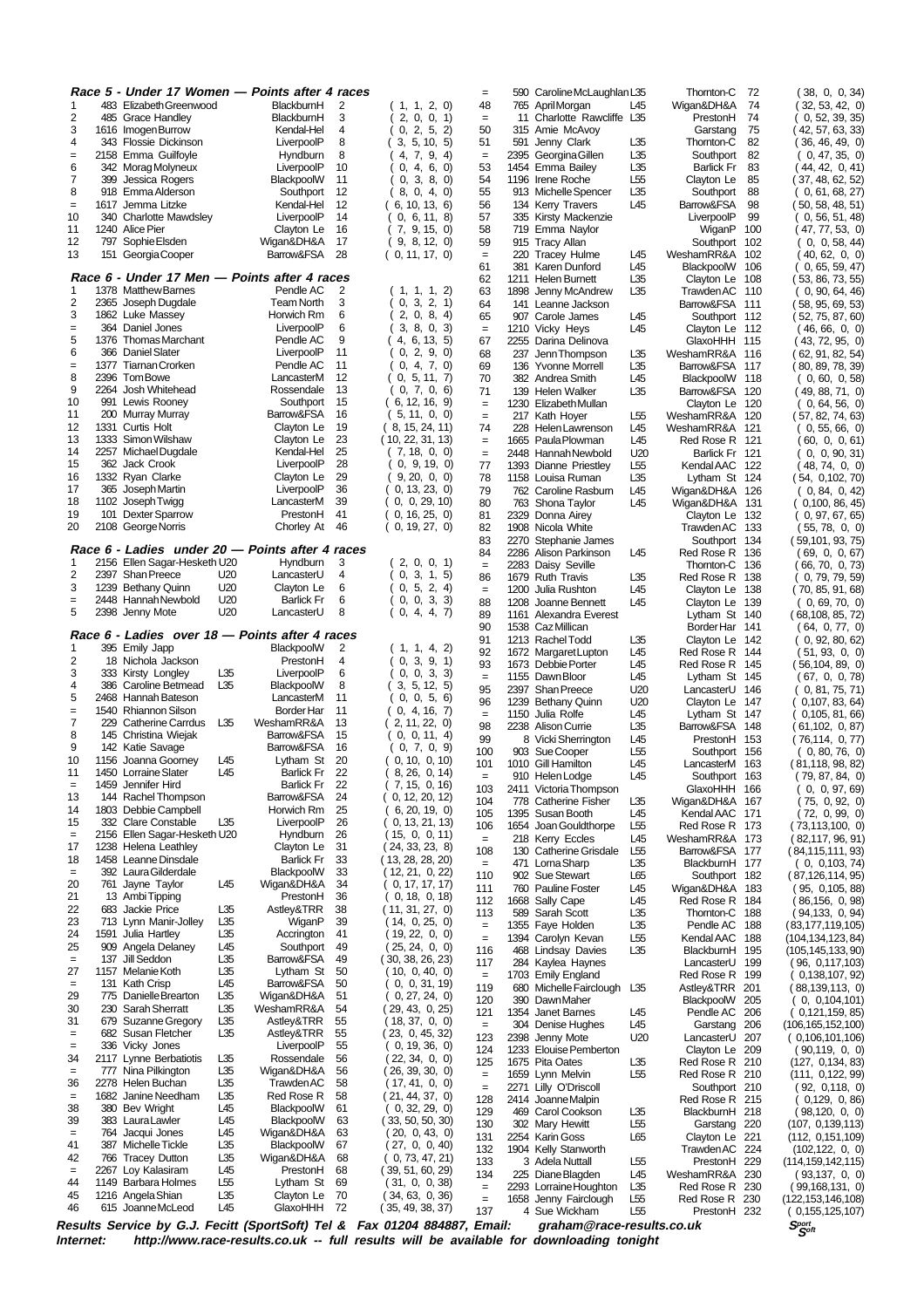| Internet:       |      |                                                  |                        |                                  |            | Results Service by G.J. Fecitt (SportSoft) Tel & Fax 01204 884887, Email:<br>http://www.race-results.co.uk -- full results will be available for downloading tonight |                        |      | graham@race-results.co.uk                    |                                    |                                  |                | $S_{\mathcal{S}^{opt}}^{port}$        |
|-----------------|------|--------------------------------------------------|------------------------|----------------------------------|------------|----------------------------------------------------------------------------------------------------------------------------------------------------------------------|------------------------|------|----------------------------------------------|------------------------------------|----------------------------------|----------------|---------------------------------------|
| 47              |      | 1211 Helen Burnett                               | L <sub>35</sub>        | Clayton Le                       | - 75       | (40, 56, 39, 36)                                                                                                                                                     | 5                      |      | 764 Jacqui Jones                             | L45                                | Wigan&DH&A 10                    |                | 2, 0, 8, 0<br>(                       |
| 46              |      | 139 Helen Walker                                 | L35                    | Barrow&FSA                       | 73         | (36, 58, 37, 0)                                                                                                                                                      | 4                      |      | 909 Angela Delaney                           | L45                                | Southport                        | 7              | 3, 4, 0, 0                            |
| 44<br>45        |      | 228 Helen Lawrenson<br>220 Tracey Hulme          | L45<br>L45             | WeshamRR&A<br>WeshamRR&A         | 70<br>71   | (0, 36, 34, 0)<br>31, 40, 0, 0                                                                                                                                       | 2<br>3                 |      | 1450 Lorraine Slater<br>761 Jayne Taylor     | L45<br>L45                         | Barlick Fr<br>Wigan&DH&A         | 3<br>5         | (1, 5, 0, 2)<br>0, 3, 2, 4            |
| 43              |      | 136 Yvonne Morrell                               | L35                    | Barrow&FSA                       | 65         | (60, 59, 42, 23)                                                                                                                                                     | 1                      |      | 1156 Joanna Goorney                          | L45                                | Lytham St                        | $\overline{2}$ | 0, 1, 0, 1)                           |
| 42              |      | 1898 Jenny McAndrew                              | L <sub>35</sub>        | <b>Trawden AC</b>                | 62         | (0, 60, 33, 29)                                                                                                                                                      |                        |      | Race 6 - Ladies (Vets)                       |                                    | over 45 - Points after 4 races   |                |                                       |
| 40<br>$=$       |      | 381 Karen Dunford<br>134 Kerry Travers           | L45<br>L45             | BlackpoolW<br>Barrow&FSA         | 60<br>60   | 0, 42, 30, 30)<br>(37, 37, 27, 33)                                                                                                                                   | 131                    |      | 2235 Julie Rooney                            | L35                                | WeshamRR&A 231                   |                | (104, 127, 0, 0)                      |
| 39              |      | 1196 Irene Roche                                 | L <sub>55</sub>        | Clayton Le                       | 57         | (28, 29, 32, 34)                                                                                                                                                     | 130                    |      | 6 Angela Tranter                             | L45                                | PrestonH 224                     |                | (105, 119, 0, 0)                      |
| 37<br>38        |      | 1454 Emma Bailey<br>591 Jenny Clark              | L35<br>L35             | <b>Barlick Fr</b><br>Thomton-C   | 49<br>54   | 32, 24, 0, 25<br>(27, 27, 28, 0)                                                                                                                                     | 128<br>129             |      | 585 Sue Jones<br>905 Jane Blacklin           | L45<br>L55                         | Thomton-C 207<br>Southport 219   |                | (0,121, 0,86)<br>(101, 118, 0, 0)     |
| 36              |      | 913 Michelle Spencer                             | L35                    | Southport                        | 48         | 0, 39, 35, 13                                                                                                                                                        | 127                    |      | 1656 Janet Saynor                            | L <sub>55</sub>                    | Red Rose R 201                   |                | (110, 130, 0, 91)                     |
| 35              |      | 590 Caroline McLaughlan L35                      |                        | Thomton-C                        | 47         | (29, 0, 0, 18)                                                                                                                                                       | 126                    |      | 588 Janine Denney                            | L45                                | Thomton-C 199                    |                | (90, 0,109, 0)                        |
| $=$<br>$=$      |      | 2267 Loy Kalasiram<br>1216 Angela Shian          | L45<br>L35             | PrestonH<br>Clayton Le           | 45<br>45   | (30, 32, 31, 15)<br>(25, 41, 0, 20)                                                                                                                                  | 124<br>125             |      | 226 Sally Deacon<br>1688 Susan Heatley       | L45<br>L35                         | WeshamRR&A 197<br>Red Rose R 198 |                | (89, 108, 0, 0)<br>(0, 126, 108, 90)  |
| 32              |      | 765 April Morgan                                 | L45                    | Wigan&DH&A                       | 45         | (23, 34, 22, 0)                                                                                                                                                      | 123                    |      | 1146 Dawn Lock                               | L65                                | Lytham St 196                    |                | (109, 131, 110, 87)                   |
| $=$             |      | 2395 Georgina Gillen                             | L35                    | Southport                        | 44         | 0, 28, 16, 0                                                                                                                                                         | 122                    |      | 1671 Ramona Mulligan                         | L45                                | Red Rose R 194                   |                | (106, 0, 0, 88)                       |
| 29<br>30        |      | 387 Michelle Tickle<br>1149 Barbara Holmes       | L35<br>L55             | BlackpoolW<br>Lytham St          | 42<br>44   | (18, 0, 0, 24)<br>22, 0, 0, 22                                                                                                                                       | 120<br>$\quad \  \  =$ |      | 1147 Sylvia Gittins<br>1663 Sue Austin       | L65<br>L45                         | Lytham St 193<br>Red Rose R 193  |                | (0,107, 86, 0)<br>(97, 0,96, 0)       |
| 28              |      | 383 Laura Lawler                                 | L45                    | BlackpoolW                       | 40         | ( 24, 31, 29, 16)                                                                                                                                                    | 119                    |      | 1678 Louise Walsh                            | L35                                | Red Rose R 192                   |                | (92, 120, 100, 0)                     |
| 27              |      | 615 Joanne McLeod                                | L45                    | GlaxoHHH                         | 39         | (26, 30, 18, 21)                                                                                                                                                     | 118                    |      | 1677 Wendy McNair                            | L35                                | Red Rose R 191                   |                | (0, 122, 106, 85)                     |
| $=$<br>26       |      | 766 Tracey Dutton<br>11 Charlotte Rawcliffe L35  | L35                    | Wigan&DH&A<br>PrestonH           | 35<br>38   | 0, 47, 26, 9<br>(0, 33, 19, 19)                                                                                                                                      | $\equiv$<br>117        |      | 1676 Wendy Ward<br>1193 Christine Leathley   | L35<br>L65                         | Red Rose R 183<br>Clayton Le 186 |                | (100, 0, 0, 83)<br>(102,123,107,84)   |
| 24              |      | 764 Jacqui Jones                                 | L45                    | Wigan&DH&A                       | 35         | (12, 0, 23, 0)                                                                                                                                                       | 115                    |      | 2297 Kirsty Waywell                          | L35                                | Thomton-C 183                    |                | (82, 101, 0, 0)                       |
| $=$             |      | 2278 Helen Buchan                                | L35                    | Trawden AC                       | 32         | (9, 23, 0, 0)                                                                                                                                                        | 114                    |      | 1198 Susan Allen                             | L55                                | Clayton Le 180                   |                | (0,100, 79, 0)<br>(103, 128, 0, 77)   |
| $=$<br>22       |      | 777 Nina Pilkington<br>682 Susan Fletcher        | L35<br>L35             | Wigan&DH&A<br>Astley&TRR         | 31<br>32   | (17, 21, 14, 0)<br>(15, 0, 24, 17)                                                                                                                                   | 112<br>113             |      | 758 Pat Cole<br>1674 Judi Ingham             | L55<br>L45                         | Wigan&DH&A 177<br>Red Rose R 179 |                | (0, 0, 97, 80)                        |
| 20              |      | 230 Sarah Sherratt                               | L35                    | WeshamRR&A                       | 31         | (20, 25, 0, 11)                                                                                                                                                      | 111                    |      | 1148 Pamela Hardman                          | L55                                | Lytham St 175                    |                | (0, 84, 91, 0)                        |
| $=$             |      | 1682 Janine Needham                              | L35                    | Red Rose R                       | 30         | (13, 26, 17, 0)                                                                                                                                                      | 109<br>110             |      | 759 Pauline Taylor<br>1681 Lisa Hyde         | L55<br>L35                         | Wigan&DH&A 172<br>Red Rose R 173 |                | ( 91,115, 99, 81)<br>(94,116, 95, 79) |
| 17<br>18        |      | 679 Suzanne Gregory<br>2117 Lynne Berbatiotis    | L35<br>L35             | Astley&TRR<br>Rossendale         | 29<br>30   | (10, 19, 0, 0)<br>(14, 16, 0, 0)                                                                                                                                     | 108                    |      | 612 Penny Moreton                            | L <sub>55</sub>                    | GlaxoHHH 171                     |                | (93, 111, 89, 82)                     |
| 16              |      | 380 Bev Wright                                   | L45                    | BlackpoolW                       | 28         | 0, 15, 13, 0                                                                                                                                                         | 107                    |      | 908 Elaine Sutton                            | L45                                | Southport 170                    |                | 0, 88, 82, 0                          |
| 14<br>$=$       |      | 909 Angela Delaney                               | L35<br>L45             | Lytham St<br>Southport           | 25<br>25   | 5, 0, 20, 0<br>(16, 9, 0, 0)                                                                                                                                         | 105<br>106             |      | 584 Julie Sherwood<br>306 Julia Patefield    | L45<br>L45                         | Thomton-C 166<br>Garstang 167    |                | 0, 96, 70, 0<br>0, 98, 0, 69          |
| 13              |      | 131 Kath Crisp<br>1157 Melanie Koth              | L45                    | Barrow&FSA                       | 23         | 0, 0, 15, 8                                                                                                                                                          | $\quad =$              |      | 1 Judith Deakin                              | L65                                | PrestonH 165                     |                | 0, 0, 90, 75                          |
| 12              |      | 137 Jill Seddon                                  | L35                    | Barrow&FSA                       | 21         | (21, 20, 11, 10)                                                                                                                                                     | 103                    |      | 225 Diane Blagden                            | L45                                | WeshamRR&A 165                   |                | (71, 94, 0, 0)                        |
| $=$<br>11       | 1591 | Julia Hartley<br>775 Danielle Brearton           | L35<br>L35             | Accrington<br>Wigan&DH&A         | 18<br>20   | (11, 7, 0, 0)<br>(0, 11, 9, 0)                                                                                                                                       | 101<br>102             |      | 3 Adela Nuttall<br>10 Melanie Haworth        | L55<br>L35                         | PrestonH 163<br>PrestonH         | 164            | (88,109, 85, 78)<br>(0, 89, 75, 0)    |
| 9               |      | 683 Jackie Price                                 | L35                    | Astley&TRR                       | 18         | (6, 14, 12, 0)                                                                                                                                                       | 100                    |      | 1658 Jenny Fairclough                        | L55                                | Red Rose R 160                   |                | ( 96,104, 88, 72)                     |
| 8               |      | 713 Lynn Manir-Jolley                            | L35                    | WiganP                           | 17         | (7, 0, 10, 0)                                                                                                                                                        | $\quad \  \  =$        | 1951 | Christine Sweatman L55                       |                                    | Chorley At 159                   |                | (83, 0, 76, 0)                        |
| 6<br>7          |      | 1450 Lorraine Slater<br>761 Jayne Taylor         | L45<br>L45             | <b>Barlick Fr</b><br>Wigan&DH&A  | 9<br>11    | 4, 10, 0, 5<br>0, 6, 5, 7                                                                                                                                            | 97<br>98               |      | 1664 Cathy Karn<br>2254 Karin Goss           | L45<br>L65                         | Red Rose R 158<br>Clayton Le 159 |                | 0,102, 84, 74)<br>(86, 0, 93, 73)     |
| 5               |      | 332 Clare Constable                              | L35                    | LiverpoolP                       | 8          | 0, 4, 7, 4)                                                                                                                                                          | $\quad \  \  =$        |      | 302 Mary Hewitt                              | L <sub>55</sub>                    | Garstang 157                     |                | (81, 0, 83, 76)                       |
| 4               |      | 1156 Joanna Goorney                              | L45                    | Lytham St                        | 5          | 3, 8, 0)<br>1.<br>0, 2, 0, 3                                                                                                                                         | 94<br>95               |      | 469 Carol Cookson<br>2412 Sue Tonge          | L35<br>L55                         | BlackburnH 154<br>Red Rose R 157 |                | (74, 80, 0, 0)<br>(0, 103, 0, 54)     |
| 2<br>3          |      | 386 Caroline Betmead<br>229 Catherine Carrdus    | L35<br>L35             | BlackpoolW<br>WeshamRR&A         | 3<br>4     | 2, 1, 4, 2)                                                                                                                                                          | 93                     |      | 2293 Lorraine Houghton                       | L35                                | Red Rose R 153                   |                | (75, 117, 78, 0)                      |
| 1               |      | 333 Kirsty Longley                               | L35                    | LiverpoolP                       | 2          | 0, 0, 1, 1)                                                                                                                                                          | $\quad =$              |      | 1662 Alison Mercer                           | L45                                | Red Rose R 150                   |                | (0, 87, 63, 0)                        |
|                 |      | Race 6 - Ladies (Vets)                           |                        | over 35 - Points after 4 races   |            |                                                                                                                                                                      | 90<br>91               |      | 304 Denise Hughes<br>1653 Lydia Plackett     | L45<br>L65                         | Garstang<br>Red Rose R           | 148<br>150     | ( 80,114, 94, 68)<br>(0, 132, 61, 89) |
| 179             |      | 593 Sandra Gilchrist                             |                        | Thornton-C 318                   |            | (0, 149, 169, 0)                                                                                                                                                     | 89                     |      | 4 Sue Wickham                                | L55                                | PrestonH 145                     |                | 0,105, 74, 71)                        |
| 178             |      | 2235 Julie Rooney                                | L35                    | WeshamRR&A                       | 311        | (132, 179, 0, 0)                                                                                                                                                     | 88                     |      | 468 Lindsay Davies                           | L35                                | BlackburnH 140                   |                | 0, 81, 101, 58<br>79, 99, 80, 61)     |
| 176<br>177      |      | 1147 Sylvia Gittins<br>6 Angela Tranter          | L65<br>L45             | Lytham St 300<br>PrestonH        | 303        | 0,157,143, 0)<br>(133,170, 0, 0)                                                                                                                                     | 86<br>87               |      | 1659 Lynn Melvin<br>1354 Janet Barnes        | L55<br>L45                         | Red Rose R 138<br>Pendle AC      | 139            | 85, 0, 71, 67)                        |
| $=$             |      | 905 Jane Blacklin                                | L55                    | Southport 298                    |            | (129, 169, 0, 0)                                                                                                                                                     | 85                     |      | 1675 Pita Oates                              | L35                                | Red Rose R 137                   |                | 99, 0, 81, 56)                        |
| $=$             |      | 585 Sue Jones                                    | L45                    | Thornton-C                       | 298        | 0,172, 0,126                                                                                                                                                         | 84                     | 589  | Sarah Scott                                  | L35                                | Thomton-C                        | 136            | (72, 90, 0, 64)                       |
| 172<br>173      |      | 1696 Ann Donoghue<br>1688 Susan Heatley          | L35                    | Red Rose R 293<br>Red Rose R     | 298        | (126, 0, 167, 0)<br>(0,178,168,130)                                                                                                                                  | $=$<br>83              |      | 1668 Sally Cape<br>680 Michelle Fairclough   | L45<br>L35                         | Red Rose R<br>Astley&TRR 133     | 132            | (66, 106, 0, 66)<br>(68, 95, 65, 0)   |
| 171             |      | 1677 Wendy McNair                                | L35                    | Red Rose R                       | 288        | (0,174,164,124)                                                                                                                                                      | 81                     |      | 1355 Faye Holden                             | L35                                | Pendle AC                        | 132            | (63, 125, 69, 70)                     |
| 170             |      | 588 Janine Denney                                | L45                    | Thornton-C                       | 287        | (116, 0.171, 0)                                                                                                                                                      | 80                     |      | 902 Sue Stewart                              | L65                                | Southport 131                    |                | (67, 85, 66, 65)                      |
| 168<br>169      |      | 1663 Sue Austin<br>1674 Judi Ingham              | L45<br>L45             | Red Rose R<br>Red Rose R 279     | 277        | (123, 0.154, 0)<br>(0,147,132,0)                                                                                                                                     | 78<br>79               |      | 130 Catherine Grisdale<br>1394 Carolyn Kevan | L <sub>55</sub><br>L <sub>55</sub> | Barrow&FSA<br>Kendal AAC         | 127<br>129     | (64, 76, 64, 63)<br>(78, 91, 72, 57)  |
| 167             |      | 1678 Louise Walsh                                | L35                    | Red Rose R 276                   |            | (118, 171, 158, 0)                                                                                                                                                   | 77                     |      | 760 Pauline Foster                           | L45                                | Wigan&DH&A                       | 120            | (73, 0, 60, 60)                       |
| $=$             |      | 1148 Pamela Hardman                              | L <sub>55</sub>        | Lytham St 274                    |            | 0,125,149, 0)                                                                                                                                                        | 76                     |      | 218 Kerry Eccles                             | L45                                | WeshamRR&A 116                   |                | ( 62, 78, 54, 62)                     |
| 164<br>165      |      | 226 Sally Deacon<br>758 Pat Cole                 | L45<br>L <sub>55</sub> | WeshamRR&A 273<br>Wigan&DH&A     | 274        | (115, 158, 0, 0)<br>0, 0,155,119                                                                                                                                     | 74<br>$=$              |      | 1654 Joan Gouldthorpe<br>1010 Gill Hamilton  | L <sub>55</sub><br>L45             | Red Rose R 110<br>LancasterM 110 |                | (53, 74, 57, 0)<br>(61, 79, 55, 55)   |
| 163             |      | 1656 Janet Saynor                                | L <sub>55</sub>        | Red Rose R                       | 270        | (139, 184, 0, 131)                                                                                                                                                   | $=$                    |      | 1395 Susan Booth                             | L45                                | Kendal AAC                       | 108            | (52, 0, 56, 0)                        |
| 162             |      | 908 Elaine Sutton                                | L45                    | Southport                        | 268        | 0,131,137, 0)                                                                                                                                                        | 72                     |      | 471 Lorna Sharp                              | L35                                | BlackburnH 108                   |                | 0, 59, 49<br>( O.                     |
| 160<br>161      |      | 1671 Ramona Mulligan<br>1146 Dawn Lock           | L45<br>L65             | Red Rose R<br>Lytham St 265      | 263        | (135, 0, 0, 128)<br>(138, 185, 172, 127)                                                                                                                             | 70<br>$=$              |      | 778 Catherine Fisher<br>8 Vicki Sherrington  | L35<br>L45                         | Wigan&DH&A<br>PrestonH 107       | 107            | (55, 0,52, 0)<br>(56, 75, 0, 51)      |
| 159             |      | 584 Julie Sherwood                               | L45                    | Thornton-C                       | 262        | 0,141,121, 0)                                                                                                                                                        | $=$                    |      | 910 Helen Lodge                              | L45                                | Southport                        | 104            | 59, 57, 47, 0                         |
| 157<br>$\equiv$ | 1    | 10 Melanie Haworth<br>Judith Deakin              | L65                    | PrestonH<br>PrestonH             | 260        | 0,132,128, 0)<br>0, 0,148,112                                                                                                                                        | 67<br>68               |      | 1672 Margaret Lupton<br>2238 Alison Currie   | L45<br>L35                         | Red Rose R 101<br>Barrow&FSA 104 |                | 38, 63, 0, 0<br>(45, 68, 0, 59)       |
| 156             |      | 1701 Nina Colquhoun                              | L35                    | Red Rose R                       | 259<br>260 | (134, 182, 170, 125)                                                                                                                                                 | 66                     |      | 1155 Dawn Bloor                              | L45                                | Lytham St                        | 100            | (48, 0, 0, 52)                        |
| 155             |      | 2297 Kirsty Waywell                              | L35                    | Thornton-C                       | 258        | (108, 150, 0, 0)                                                                                                                                                     | 65                     | 1200 | Julia Rushton                                | L45                                | Clayton Le                       | 97             | (50, 55, 51, 47)                      |
| 153<br>154      |      | 1193 Christine Leathley<br>620 Kalyani Nutt      | L65                    | Clayton Le<br>GlaxoHHH           | 253<br>257 | (130, 175, 165, 123)<br>(0, 146, 0, 111)                                                                                                                             | $=$<br>64              |      | 903 Sue Cooper<br>2286 Alison Parkinson      | L <sub>55</sub><br>L45             | Southport<br>Red Rose R          | 92<br>95       | ( 0, 51, 41, 0)<br>49, 0, 0, 46)      |
| $\,=\,$         |      | 1664 Cathy Kam                                   | L45                    | Red Rose R                       | 250        | (0.151, 140, 110)                                                                                                                                                    | 62                     |      | 1673 Debbie Porter                           | L45                                | Red Rose R                       | 92             | (42, 69, 50, 0)                       |
| 151             |      | 1676 Wendy Ward                                  | L35                    | Red Rose R                       | 250        | (128, 0, 0, 122)                                                                                                                                                     | 61                     |      | 1150 Julia Rolfe                             | L45                                | Lytham St                        | 90             | 0, 70, 45, 45)                        |
| $\equiv$<br>150 |      | 1198 Susan Allen<br>306 Julia Patefield          | L55<br>L45             | Clayton Le 245<br>Garstang       | 246        | (131, 180, 0, 114)<br>( 0,144, 0,102)                                                                                                                                | 59<br>60               |      | 1213 Rachel Todd<br>1158 Louisa Ruman        | L35<br>L35                         | Clayton Le<br>Lytham St          | 87<br>89       | 0, 62, 44, 43<br>41, 0, 58, 48)       |
| 148             |      | 285 Lucy Morgan                                  |                        | LancasterU 245                   |            | (101, 0, 144, 0)                                                                                                                                                     | 58                     |      | 1665 Paula Plowman                           | L45                                | Red Rose R                       | 86             | (44, 0, 0, 42)                        |
| $=$<br>147      |      | 1694 Sarah Haslam                                |                        | Red Rose R<br>Red Rose R         | 242        | 0,130,110, 0)<br>(125, 173, 166, 117)                                                                                                                                | $=$<br>$=$             | 1393 | Dianne Priestley                             | L <sub>55</sub>                    | Kendal AAC                       | 83<br>83       | (35,48,0,0)                           |
| 145             |      | 612 Penny Moreton<br>1662 Alison Mercer          | L55<br>L45             | GlaxoHHH                         | 240<br>240 | (119, 161, 147, 121)                                                                                                                                                 | 55                     |      | 1679 Ruth Travis<br>217 Kath Hoyer           | L35<br>L <sub>55</sub>             | Red Rose R<br>WeshamRR&A         | 83             | (0, 50, 43, 40)<br>(43, 52, 40, 44)   |
| 144             |      | 1698 Claire Shaw                                 |                        | Red Rose R                       | 239        | 0,143, 0,96                                                                                                                                                          | $=$                    | 237  | Jenn Thompson                                | L35                                | WeshamRR&A                       | 81             | (46, 61, 46, 35)                      |
| $=$<br>143      |      | 718 Leonora Anson<br>1951 Christine Sweatman L55 |                        | WiganP<br>Chorley At             | 237<br>238 | (97, 140, 0, 0)<br>(109, 0, 129, 0)                                                                                                                                  | $=$<br>53              |      | 907 Carole James<br>1208 Joanne Bennett      | L45<br>L45                         | Southport<br>Clayton Le          | 80<br>81       | (39, 49, 49, 41)<br>(0, 45, 36, 0)    |
| 141             |      | 759 Pauline Taylor                               | L <sub>55</sub>        | Wigan&DH&A                       | 237        | (117, 166, 157, 120)                                                                                                                                                 | 51                     |      | 762 Caroline Rasburn                         | L45                                | Wigan&DH&A                       | 80             | 0, 54, 0, 26                          |
| 139<br>140      |      | 1653 Lydia Plackett<br>1681 Lisa Hyde            | L65<br>L35             | Red Rose R 235<br>Red Rose R 236 |            | ( 0,186,106,129)<br>(120, 167, 153, 116)                                                                                                                             | 49<br>$\quad =$        |      | 1210 Vicky Heys<br>382 Andrea Smith          | L45<br>L45                         | Clayton Le<br>BlackpoolW         | 77<br>77       | 34, 43, 0, 0)<br>0, 38, 0, 39         |
| $=$             |      | 2412 Sue Tonge                                   | L <sub>55</sub>        | Red Rose R 232                   |            | 0,152, 0,80                                                                                                                                                          | 48                     |      | 763 Shona Tavlor                             | L45                                | Wigan&DH&A                       | 76             | 0, 67, 48, 28                         |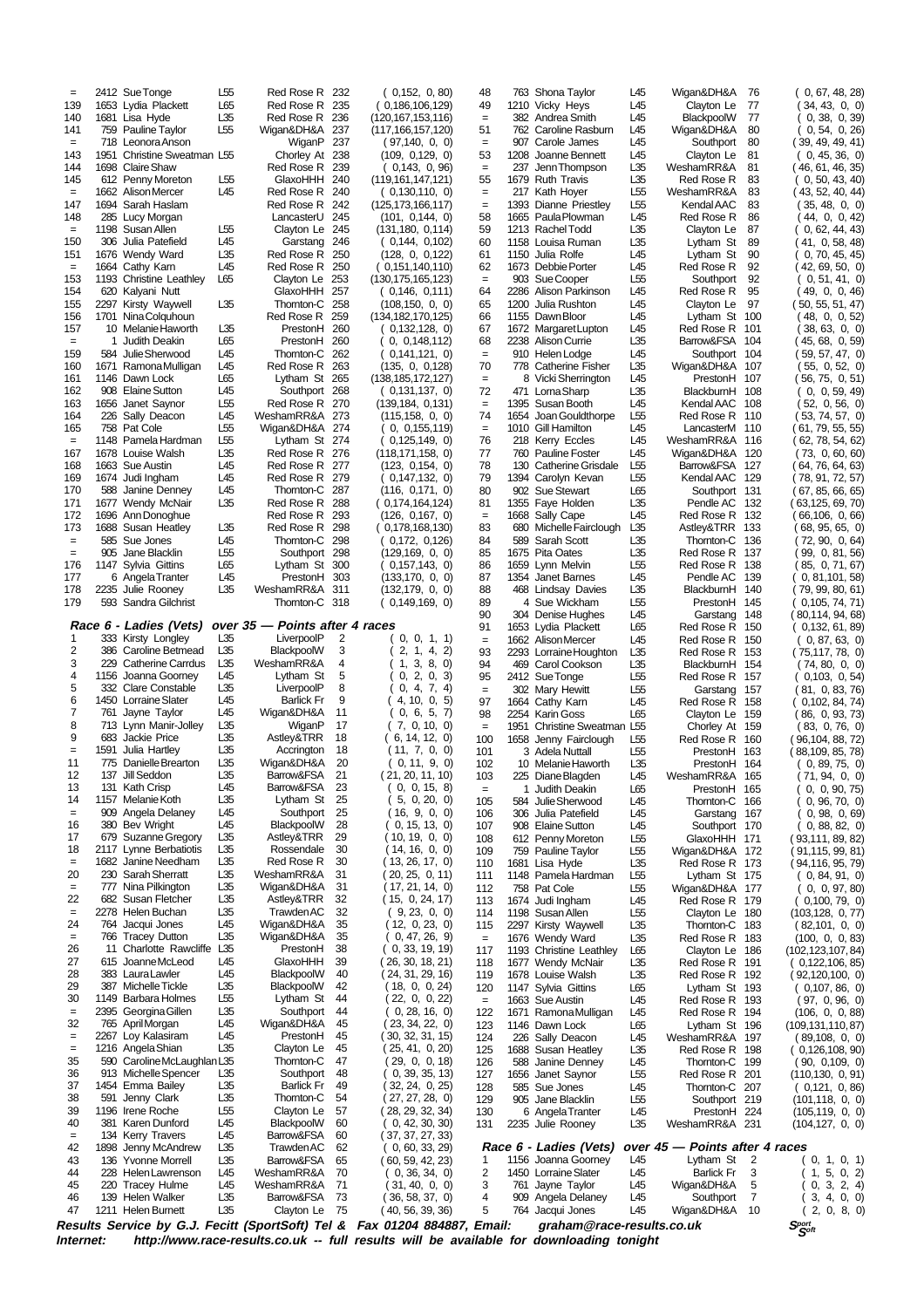| Internet:       |      |                                                   |                                    |                                  |          | Results Service by G.J. Fecitt (SportSoft) Tel & Fax 01204 884887, Email:<br>http://www.race-results.co.uk -- full results will be available for downloading tonight |                       |      | graham@race-results.co.uk                                       |                        |                                 |                     | $S_{\mathcal{S}^{opt}}^{port}$       |
|-----------------|------|---------------------------------------------------|------------------------------------|----------------------------------|----------|----------------------------------------------------------------------------------------------------------------------------------------------------------------------|-----------------------|------|-----------------------------------------------------------------|------------------------|---------------------------------|---------------------|--------------------------------------|
| 15              |      | 2254 Karin Goss                                   | L65                                | Clayton Le                       | 23       | (12, 0, 20, 11)                                                                                                                                                      | $=$                   |      | 320 Mike Whyatt                                                 | V <sub>50</sub>        | Garstang                        | 82                  | (30, 0, 52, 0)                       |
| 13<br>14        |      | 1951 Christine Sweatman L55<br>302 Mary Hewitt    | L55                                | Chorley At<br>Garstang           | 21<br>22 | 10, 0, 11, 0<br>9, 0, 13, 13                                                                                                                                         | $=$<br>43             |      | 986 Alex Waddelove<br>1552 Steve Angus                          | V40                    | Southport<br>Border Har         | 81<br>82            | (52, 0, 71, 29)<br>( 41, 41, 0, 49)  |
| 12              |      | 4 Sue Wickham                                     | L <sub>55</sub>                    | PrestonH                         | 19       | 0, 15, 10, 9                                                                                                                                                         | 41                    |      | 1486 Andrew Chew                                                |                        | <b>Barlick Fr</b>               | 81                  | (66, 43, 73, 38)                     |
| 10<br>11        |      | 1659 Lynn Melvin<br>2412 Sue Tonge                | L <sub>55</sub><br>L55             | Red Rose R<br>Red Rose R         | 16<br>17 | (11, 0, 8, 8)<br>0, 13, 0, 4                                                                                                                                         | 40                    |      | 745 John Morrissey                                              |                        | WiganP                          | 77                  | (43, 34, 57, 0)                      |
| 9               |      | 902 Sue Stewart                                   | L65                                | Southport                        | 14       | 7, 10, 7, 7                                                                                                                                                          | 38<br>39              |      | 276 Simon Denye<br>433 John Wright                              | V40<br>V <sub>50</sub> | WeshamRR&A<br>BlackpoolW        | 71<br>74            | ( 35, 36, 80, 40)<br>(40, 0, 67, 34) |
| 8               |      | 1394 Carolyn Kevan                                | L <sub>55</sub>                    | Kendal AAC                       | 13       | 8, 12, 9, 5                                                                                                                                                          | $=$                   |      | 295 Tom Greaves                                                 |                        | LancasterU                      | 67                  | (47, 44, 0, 23)                      |
| 6<br>7          |      | 1654 Joan Gouldthorpe<br>130 Catherine Grisdale   | L <sub>55</sub><br>L <sub>55</sub> | Red Rose R<br>Barrow&FSA         | 9<br>12  | 5, 7, 4, 0)<br>6, 8, 6, 6                                                                                                                                            | 36                    |      | 535 Shaun Livesey                                               | V40                    | BlackburnH                      | 67                  | (27, 0, 40, 0)                       |
| 5               |      | 903 Sue Cooper                                    | L55                                | Southport                        | 7        | 0, 4, 3, 0)                                                                                                                                                          | 34<br>35              |      | 865 Gary Fitzpatrick<br>81 Richard Smith                        |                        | Wigan&DH&A<br>PrestonH          | 64<br>65            | 0, 0, 49, 15<br>0, 0, 46, 19         |
| 3<br>4          |      | 217 Kath Hoyer<br>1393 Dianne Priestley           | L55<br>L <sub>55</sub>             | WeshamRR&A<br>Kendal AAC         | 5<br>6   | 4, 5, 2, 3<br>3, 3, 0, 0)                                                                                                                                            | 33                    |      | 886 Abraham Afeworki                                            |                        | Wigan&DH&A                      | 63                  | (18, 0, 45, 0)                       |
| $=$             |      | 1149 Barbara Holmes                               | L55                                | Lytham St                        | 2        | 1, 0, 0, 1                                                                                                                                                           | 31<br>32              |      | 519 Mark Chippendale<br>77 Jon Green                            | V40<br>V40             | BlackburnH<br>PrestonH          | 61<br>62            | 0, 49, 56, 12)<br>(29, 33, 42, 0)    |
| 1               |      | 1196 Irene Roche                                  | L55                                | Clayton Le                       | 2        | 2, 1, 1, 2)                                                                                                                                                          | $=$                   |      | 1488 Andrew Berry                                               |                        | <b>Barlick Fr</b>               | 58                  | (48, 0, 0, 10)                       |
|                 |      | Race 6 - Ladies (Vets)                            |                                    | over 55 - Points after 4 races   |          |                                                                                                                                                                      | $\quad =$             |      | 1772 Duncan Anderson                                            |                        | Red Rose R                      | 58                  | 28, 30, 0, 0<br>0, 40, 0, 18         |
| 79              |      | 6 Angela Tranter                                  | L45                                | PrestonH 129                     |          | (55,74,0,0)                                                                                                                                                          | 27<br>28              |      | 1923 Nick Gaskell<br>1483 Mark Holgate                          | V40<br>V40             | TrawdenAC<br>Barlick Fr         | 56<br>58            | 0, 48, 58, 8                         |
| 78              |      | 585 Sue Jones                                     | L45                                | Southport 125<br>Thornton-C 127  |          | 0, 75, 0, 52                                                                                                                                                         | 26                    |      | 1421 William Sisson                                             |                        | Kendal AAC                      | 54                  | (34, 0, 61, 20)                      |
| 76<br>77        |      | 1656 Janet Saynor<br>905 Jane Blacklin            | L <sub>55</sub><br>L55             | Red Rose R 116                   |          | (60, 80, 0, 56)<br>(52, 73, 0, 0)                                                                                                                                    | 25                    |      | 1473 Christopher Smale                                          | V <sub>50</sub>        | <b>Barlick Fr</b>               | 48                  | (23, 25, 0, 58)                      |
| $=$             |      | 1146 Dawn Lock                                    | L65                                | Lytham St 112                    |          | (59, 81, 63, 53)                                                                                                                                                     | 23<br>$=$             |      | 537 Christopher Davies<br>1505 Nick Treitl                      |                        | BlackburnH<br><b>Barlick Fr</b> | 43<br>43            | (32, 32, 41, 11)<br>(19, 24, 33, 0)  |
| 73<br>74        |      | 226 Sally Deacon<br>1147 Sylvia Gittins           | L45<br>L65                         | WeshamRR&A 111<br>Lytham St 112  |          | 45, 66, 0, 0<br>0, 65, 47, 0                                                                                                                                         | 22                    |      | 1305 Breton Holdsworth                                          | V40                    | Clayton Le                      | 40                  | (24, 26, 38, 16)                     |
| 72              |      | 1671 Ramona Mulligan                              | L45                                | Red Rose R 110                   |          | 56, 0, 0, 54)                                                                                                                                                        | 20<br>$=$             |      | 985 Joe Vis<br>1838 Paul Massey                                 | V40                    | Southport<br>Horwich Rm         | 36<br>36            | (11, 0, 25, 0)<br>(22, 0, 36, 14)    |
| 71              |      | 588 Janine Denney                                 | L45                                | Thornton-C 108                   |          | 46, 0, 62, 0                                                                                                                                                         | 19                    |      | 1444 Daniel Collinge                                            |                        | <b>Burnley AC</b>               | 34                  | (17, 20, 0, 17)                      |
| $\,=\,$<br>70   |      | 1193 Christine Leathley<br>1663 Sue Austin        | L65<br>L45                         | Clayton Le 104<br>Red Rose R 105 |          | (53, 76, 61, 51)<br>50, 0, 55, 0                                                                                                                                     | 18                    |      | 982 Ben Johnson                                                 |                        | Southport                       | 33                  | (16, 18, 17, 0)                      |
| 68              |      | 758 Pat Cole                                      | L <sub>55</sub>                    | Wigan&DH&A 104                   |          | 0, 0, 56, 48                                                                                                                                                         | 17                    |      | 1090 William Onek                                               |                        | LancasterM                      | 32                  | (0, 10, 22, 0)                       |
| 67              |      | 1674 Judi Ingham                                  | L45                                | Red Rose R 101                   |          | 0, 59, 42, 0                                                                                                                                                         | 15<br>16              |      | 1500 Ian Livesey<br>546 Tim Raynes                              |                        | <b>Barlick Fr</b><br>BlackburnH | 30<br>31            | (13, 17, 31, 0)<br>(15, 16, 18, 0)   |
| 65<br>66        |      | 1148 Pamela Hardman<br>1198 Susan Allen           | L55<br>L55                         | Lytham St<br>Clayton Le 100      | 99       | (0, 47, 52, 0)<br>(54, 78, 0, 46)                                                                                                                                    | 14                    |      | 72 Gethin Butler                                                | V40                    | PrestonH                        | 28                  | (0, 21, 30, 7)                       |
| 64              |      | 612 Penny Moreton                                 | L55                                | GlaxoHHH                         | 98       | (48, 68, 50, 50)                                                                                                                                                     | $=$<br>13             |      | 1507 Thomas Corrigan<br>1516 Marc Hartley                       |                        | <b>Barlick Fr</b>               | 26                  | (10, 15, 0, 0)<br>(21, 22, 24, 5)    |
| 63              |      | 306 Julia Patefield                               | L45                                | Garstang                         | 97       | 0, 58, 0, 39                                                                                                                                                         | 11                    |      | 1572 Ross Landon                                                |                        | Border Har<br><b>Barlick Fr</b> | 25<br>25            | (0, 13, 12, 0)                       |
| 61<br>62        |      | 1 Judith Deakin<br>759 Pauline Taylor             | L65<br>L55                         | PrestonH<br>Wigan&DH&A           | 95<br>96 | 0, 0, 51, 44<br>(47, 72, 58, 49)                                                                                                                                     | 10                    |      | 2042 Adam Sciacca                                               |                        | Chorley At                      | 23                  | (7, 0, 16, 0)                        |
| 60              |      | 908 Elaine Sutton                                 | L45                                | Southport                        | 94       | 0, 51, 43, 0)                                                                                                                                                        | $=$<br>9              | 189  | Jed Bartlett<br>1492 Chris Singleton                            |                        | Barrow&FSA<br><b>Barlick Fr</b> | 16<br>20            | (8, 8, 29, 0)<br>(14, 19, 0, 6)      |
| 59              |      | 584 Julie Sherwood                                | L45                                | Thornton-C                       | 92       | 0, 56, 36, 0)                                                                                                                                                        | 7                     |      | 958 Matt Thompson                                               | V40                    | Southport                       | 16                  | ( 26, 12, 14,  4)                    |
| $\equiv$<br>$=$ |      | 1658 Jenny Fairclough<br>3 Adela Nuttall          | L <sub>55</sub><br>L55             | Red Rose R<br>PrestonH           | 90<br>90 | ( 49, 62, 49, 41)<br>(44, 67, 46, 47)                                                                                                                                | 6                     |      | 1326 C Holdsworth                                               |                        | Clayton Le                      | 12                  | 9, 9, 0, 3                           |
| 56              |      | 225 Diane Blagden                                 | L45                                | WeshamRR&A                       | 90       | 35, 55, 0, 0                                                                                                                                                         | 4<br>5                |      | 1422 Alasdair Russell<br>2289 Karl Billington                   |                        | Kendal AAC<br>BlackburnH        | 6<br>10             | 4, 6, 7, 2)<br>5, 5, 13, 0           |
| 55              |      | 2412 Sue Tonge                                    | L <sub>55</sub>                    | Red Rose R                       | 89       | 0, 61, 0, 28                                                                                                                                                         | 3                     |      | 1561 Chris Steel                                                |                        | Border Har                      | 5                   | 2, 3, 5, 0                           |
| 53<br>54        |      | 1653 Lydia Plackett<br>1664 Cathy Kam             | L65<br>L45                         | Red Rose R<br>Red Rose R         | 86<br>88 | 0, 82, 31, 55<br>0, 60, 45, 43                                                                                                                                       | 2                     |      | 188 Phil Waite                                                  |                        | Barrow&FSA                      | 4                   | 3, 1, 0, 0)                          |
| 52              |      | 2254 Karin Goss                                   | L65                                | Clayton Le                       | 85       | (43, 0, 53, 42)                                                                                                                                                      | 1                     |      | Senior Men over 20 - Points after 4 races<br>1565 James Douglas |                        | Border Har                      | $\overline{2}$      | (1, 0, 6, 1)                         |
| 51              |      | 302 Mary Hewitt                                   | L55                                | Red Rose R<br>Garstang           | 84       | 0, 50, 32, 0<br>40, 0, 44, 45                                                                                                                                        |                       |      |                                                                 |                        |                                 |                     |                                      |
| 49<br>50        |      | 1951 Christine Sweatman L55<br>1662 Alison Mercer | L45                                | Chorley At                       | 81<br>82 | (41, 0, 40, 0)                                                                                                                                                       | 11<br>12              |      | 197 Fraser Symon<br>2401 Callum Barltrop                        | U20<br>U20             | Barrow&FSA<br>LancasterU        | 18<br>25            | (0, 9, 9, 0)<br>(0, 15, 10, 0)       |
| 48              |      | 4 Sue Wickham                                     | L <sub>55</sub>                    | PrestonH                         | 79       | 0, 63, 39, 40                                                                                                                                                        | 10                    |      | 2177 William Moynihan                                           | U20                    | Hyndburn                        | 17                  | (7, 12, 0, 10)                       |
| 46<br>47        |      | 1354 Janet Barnes<br>304 Denise Hughes            | L45<br>L45                         | Pendle AC<br>Garstang            | 76<br>77 | 0, 45, 59, 31)<br>( 39, 71, 54, 38)                                                                                                                                  | $=$                   | 300  | Jack Okell                                                      | U20                    | LancasterU                      | 14                  | (0, 14, 7, 7)                        |
| 45              |      | 1659 Lynn Melvin                                  | L <sub>55</sub>                    | Red Rose R                       | 74       | (42, 0, 37, 37)                                                                                                                                                      | 7<br>$=$              |      | 1328 George Pier<br>198 Ryan Everett                            | U20<br>U20             | Clayton Le<br>Barrow&FSA        | 14<br>14            | (13, 11, 6, 8)<br>( 10, 13,  5,  9)  |
| $\equiv$        |      | 1394 Carolyn Kevan                                | L <sub>55</sub>                    | Kendal AAC                       | 68       | (38, 52, 38, 30)                                                                                                                                                     | 6                     |      | 1371 James Marchant                                             | U20                    | Pendle AC                       | 13                  | 9, 8, 0, 5                           |
| 42<br>43        |      | 902 Sue Stewart<br>1668 Sally Cape                | L65<br>L45                         | Southport<br>Red Rose R          | 67<br>68 | (33, 48, 34, 35)<br>(32, 64, 0, 36)                                                                                                                                  | 5                     | 552  | Jack Hindle                                                     | U20                    | BlackburnH                      | 10                  | 7, 3, 0)<br>0.                       |
| 41              |      | 130 Catherine Grisdale                            | L <sub>55</sub>                    | Barrow&FSA                       | 64       | ( 31, 41, 33, 34)                                                                                                                                                    | 3<br>4                |      | 89 Chris Durney<br>1370 Joshua Ingham                           | U20<br>U20             | PrestonH<br>Pendle AC           | 6<br>$\overline{7}$ | 5, 1, 0, 0)<br>2, 5, 0, 0            |
| 40              |      | 760 Pauline Foster                                | L45                                | Wigan&DH&A                       | 62       | (36, 0, 30, 32)                                                                                                                                                      | 2                     | 1329 | Jordan McDonald                                                 | U20                    | Clayton Le                      | 5                   | 0, 4, 2)<br>3,                       |
| 38<br>$=$       |      | 1010 Gill Hamilton<br>218 Kerry Eccles            | L45<br>L45                         | LancasterM<br>WeshamRR&A         | 56<br>56 | ( 29, 44, 27, 29)<br>(30, 43, 26, 33)                                                                                                                                | 1                     |      | 195 Ross Campbell                                               | U20                    | Barrow&FSA                      | $\overline{2}$      | 4, 0, 1<br>1.                        |
| 37              |      | 1654 Joan Gouldthorpe                             | L55                                | Red Rose R                       | 53       | (24, 39, 29, 0)                                                                                                                                                      |                       |      | Senior Men under 20 - Points after 4 races                      |                        |                                 |                     |                                      |
| 36              |      | 1395 Susan Booth                                  | L45                                | Kendal AAC                       | 51       | (23, 0, 28, 0)                                                                                                                                                       | 6                     |      | 2001 Mike Coppin                                                |                        | Chorley At                      | 11                  | (0, 7, 6, 5)                         |
| 34<br>35        |      | 910 Helen Lodge<br>8 Vicki Sherrington            | L45<br>L45                         | Southport<br>PrestonH            | 48<br>50 | (28, 31, 20, 0)<br>25, 40, 0, 25                                                                                                                                     | 4<br>5                |      | 417 John Winters<br>418 Norman Greenwood                        |                        | BlackpoolW<br>BlackpoolW        | 6<br>8              | 0, 3, 3, 3)<br>4, 4, 4)<br>4.        |
| $=$             |      | 1672 Margaret Lupton                              | L45                                | Red Rose R                       | 46       | (14, 32, 0, 0)                                                                                                                                                       | 3                     |      | 1262 Richard Lawson                                             |                        | Clayton Le                      | 4                   | 3, 0, 2, 2)                          |
| $\equiv$<br>32  |      | 1155 Dawn Bloor                                   | L45                                | Lytham St                        | 46       | (20, 0, 0, 26)                                                                                                                                                       | $=$                   |      | 2202 Barry Mitchel                                              |                        | Clayton Le                      | $\overline{2}$      | 1, 1, 0, 0)                          |
| 30              |      | 903 Sue Cooper<br>1200 Julia Rushton              | L <sub>55</sub><br>L45             | Southport<br>Clayton Le          | 45<br>45 | 0, 27, 18, 0<br>(22, 30, 24, 23)                                                                                                                                     | 1                     |      | Race 6 - Vet 70 Men - Points after 4 races<br>241 Dave Waywell  |                        | WeshamRR&A                      | $\overline{2}$      | (2, 2, 1, 1)                         |
| 29              |      | 2286 Alison Parkinson                             | L45                                | Red Rose R                       | 43       | (21, 0, 0, 22)                                                                                                                                                       |                       |      |                                                                 |                        |                                 |                     |                                      |
| $\equiv$<br>28  |      | 762 Caroline Rasburn<br>1150 Julia Rolfe          | L45<br>L45                         | Wigan&DH&A<br>Lytham St          | 39<br>40 | 0, 29, 0, 10<br>(0, 36, 19, 21)                                                                                                                                      | 6<br>7                |      | 1 Judith Deakin<br>1146 Dawn Lock                               | L65<br>L65             | PrestonH<br>Lytham St           | 7<br>8              | 0, 0, 4, 3<br>4, 4, 7, 5)            |
| 26              |      | 1673 Debbie Porter                                | L45                                | Red Rose R                       | 39       | (16, 35, 23, 0)                                                                                                                                                      | $=$                   |      | 1193 Christine Leathley                                         | L65                    | Clayton Le                      | 6                   | 3,<br>3, 6, 4                        |
| 25              | 1208 | Joanne Bennett                                    | L45                                | Clayton Le                       | 38       | 0, 23, 15, 0                                                                                                                                                         | 4                     |      | 1653 Lydia Plackett                                             | L65                    | Red Rose R                      | 6                   | 0, 5, 1, 6                           |
| 23<br>$\equiv$  |      | 1393 Dianne Priestlev<br>1665 Paula Plowman       | L <sub>55</sub><br>L45             | Kendal AAC<br>Red Rose R         | 37<br>37 | (12, 25, 0, 0)<br>18, 0, 0, 19                                                                                                                                       | 2<br>3                |      | 2254 Karin Goss<br>1147 Sylvia Gittins                          | L65<br>L65             | Clayton Le<br>Lytham St         | 4<br>5              | 2, 0, 5, 2<br>0, 2, 3, 0)            |
| 22              |      | 382 Andrea Smith                                  | L45                                | BlackpoolW                       | 35       | (0, 18, 0, 17)                                                                                                                                                       | 1                     |      | 902 Sue Stewart                                                 | L65                    | Southport                       | 2                   | 1, 1, 2, 1)                          |
| 20<br>21        |      | 217 Kath Hoyer                                    | L45<br>L55                         | Southport<br>WeshamRR&A          | 33<br>34 | (15, 26, 22, 18)<br>(17, 28, 17, 20)                                                                                                                                 |                       |      | Race 6 - Ladies (Vets)                                          |                        | over 65 - Points after 4 races  |                     |                                      |
| $\quad \  \  =$ |      | 1210 Vicky Heys<br>907 Carole James               | L45                                | Clayton Le                       | 32       | (11, 21, 0, 0)                                                                                                                                                       | 29                    |      | 1656 Janet Saynor                                               | L <sub>55</sub>        | Red Rose R                      | 44                  | (22, 23, 0, 22)                      |
| 18              |      | 763 Shona Taylor                                  | L45                                | Wigan&DH&A                       | 32       | 0, 34, 21, 11                                                                                                                                                        | 28                    |      | 1146 Dawn Lock                                                  | L65                    | Lytham St                       | 41                  | (21, 24, 24, 20)                     |
| 16<br>17        |      | 220 Tracey Hulme<br>228 Helen Lawrenson           | L45<br>L45                         | WeshamRR&A<br>WeshamRR&A         | 29<br>30 | (10, 19, 0, 0)<br>0, 16, 14, 0)                                                                                                                                      | 26<br>$\quad \  \  =$ |      | 1193 Christine Leathley<br>905 Jane Blacklin                    | L65<br>L <sub>55</sub> | Clayton Le<br>Southport         | 38<br>38            | (19, 21, 23, 19)<br>(18, 20, 0, 0)   |
| 15              |      | 381 Karen Dunford                                 | L45                                | BlackpoolW                       | 23       | 0, 20, 11, 12                                                                                                                                                        | 25                    |      | 758 Pat Cole                                                    | L55                    | Wigan&DH&A                      | 37                  | (0, 0, 21, 16)                       |
| 14              |      | 134 Kerry Travers                                 | L45                                | Barrow&FSA                       | 22       | 13, 17, 9, 13                                                                                                                                                        | 24                    |      | 1198 Susan Allen                                                | L <sub>55</sub>        | Clayton Le                      | 34                  | (20, 22, 0, 14)                      |
| 12<br>13        |      | 2267 Loy Kalasiram<br>1196 Irene Roche            | L45<br>L <sub>55</sub>             | PrestonH<br>Clayton Le           | 15<br>18 | 9, 13, 12, 6<br>8, 10, 13, 14)                                                                                                                                       | $=$<br>23             |      | 1147 Sylvia Gittins<br>612 Penny Moreton                        | L65<br>L <sub>55</sub> | Lytham St<br>GlaxoHHH           | 31<br>32            | (0, 16, 15, 0)<br>(15, 18, 17, 18)   |
| $=$             |      | 615 Joanne McLeod                                 | L45                                | GlaxoHHH                         | 13       | (7, 11, 6, 8)                                                                                                                                                        | 21                    |      | 759 Pauline Taylor                                              | L <sub>55</sub>        | Wigan&DH&A                      | 31                  | (14, 19, 22, 17)                     |
| 9<br>$=$        |      | 1149 Barbara Holmes<br>383 Laura Lawler           | L55<br>L45                         | Lytham St<br>BlackpoolW          | 13<br>13 | 4, 0, 0, 9<br>(6, 12, 10, 7)                                                                                                                                         | 19<br>20              |      | 1148 Pamela Hardman<br>1 Judith Deakin                          | L55<br>L65             | Lytham St<br>PrestonH           | 28<br>30            | (0, 9, 19, 0)<br>(0, 0, 18, 12)      |
| $=$             |      | 380 Bev Wright                                    | L45                                | BlackpoolW                       | 12       | 0, 8, 4, 0)                                                                                                                                                          | 18                    |      | 3 Adela Nuttall                                                 | L <sub>55</sub>        | PrestonH                        | 27                  | (13, 17, 14, 15)                     |
| $=$<br>7        |      | 765 April Morgan                                  | L45                                | Wigan&DH&A                       | 12       | 5, 14, 7, 0)                                                                                                                                                         | 17                    |      | 1653 Lydia Plackett                                             | L65                    | Red Rose R                      | 26                  | (0, 25, 5, 21)                       |
|                 |      | 131 Kath Crisp                                    | L45                                | Barrow&FSA                       | 10       | 0, 0, 5, 5                                                                                                                                                           | 16                    | 1658 | Jenny Fairclough                                                | L <sub>55</sub>        | Red Rose R                      | 24                  | (16, 14, 16, 10)                     |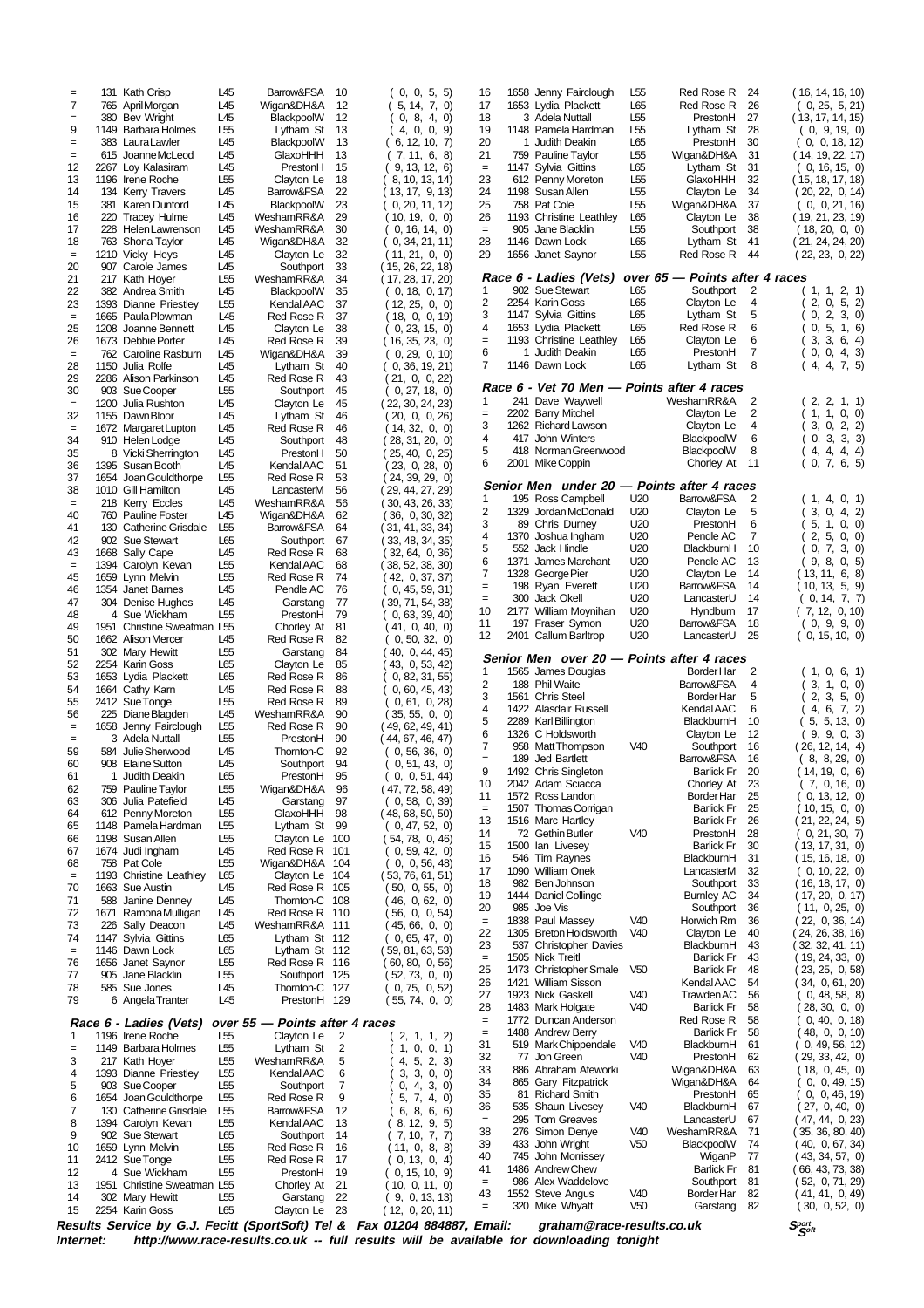| 45                       |             | 1081 Chris Pyle                            | V40                                | LancasterM                       | 86         | 0, 50, 0, 36                                                                            | 136                    |             | 1785 Barry Wheeler                         |                                    | Red Rose R 261                   |            | 0, 0,166,95                                |
|--------------------------|-------------|--------------------------------------------|------------------------------------|----------------------------------|------------|-----------------------------------------------------------------------------------------|------------------------|-------------|--------------------------------------------|------------------------------------|----------------------------------|------------|--------------------------------------------|
| 46<br>47                 | 2800        | 2032 Robert Walsh<br>Joe Greenwood         | V40                                | Chorley At<br>Lytham St          | 91<br>92   | (59, 56, 98, 35)<br>(38, 0, 54, 0)                                                      | $=$<br>$=$             |             | 169 Graham Dacre<br>2410 Kieran Ireland    | V50                                | Barrow&FSA<br>GlaxoHHH 261       | 261        | (143,180,168,118)<br>(0,127,160,134)       |
| 48                       |             | 1833 Dave Millikan                         | V40                                | Horwich Rm                       | 93         | 42, 51, 0, 0                                                                            | 139                    | 1779        | <b>Gareth Bell</b>                         |                                    | Red Rose R 264                   |            | (123, 161, 0, 141)                         |
| $\qquad \qquad =$<br>$=$ |             | 1786 Dan XHughes<br>2024 Darren Fishwick   | V40                                | Red Rose R<br>Chorley At         | 93<br>93   | 0, 60, 0, 33                                                                            | $=$<br>$\quad \  \  =$ |             | 2391 Russell Codd                          | V40<br>V40                         | PrestonH 264<br>Barlick Fr 264   |            | (0,216,156,108)                            |
| 51                       |             | 696 Tim Campbell                           | V40                                | Astley&TRR                       | 96         | 0, 62, 0, 31)<br>0, 0, 68, 28                                                           | 142                    | 248         | 1480 Marcus Payne<br>John Bertenshaw       | V50                                | WeshamRR&A                       | 268        | (0,116,148,0)<br>(128, 140, 173, 0)        |
| 52                       |             | 1317 Dave Motley                           |                                    | Clayton Le                       | 97         | 0, 76, 0, 21                                                                            | 143                    |             | 2198 Michael Clarke                        | V40                                | Clayton Le                       | 270        | (134, 136, 0, 0)                           |
| $=$<br>$=$               | 2201        | 272 David Taylor<br>Dave Bagot             |                                    | WeshamRR&A<br>Clayton Le         | 97<br>97   | 51, 46, 92, 0<br>36, 61, 76, 0                                                          | 144<br>145             |             | 428 Peter Singleton<br>297 David Thomas    | V <sub>50</sub>                    | BlackpoolW 272<br>LancasterU     | 277        | (137, 181, 0, 135)<br>( 0,167,161,116)     |
| 55                       |             | 1294 Andrew Armstrong                      | V40                                | Clayton Le                       | 99         | (44, 55, 0, 0)                                                                          | 146                    |             | 662 Tom Southward                          |                                    | GlaxoHHH                         | 279        | (0,107,172,0)                              |
| $=$                      |             | 1307 Carl Heliwell                         | V40                                | Clayton Le                       | 99         | (76, 73, 0, 26)                                                                         | $=$                    |             | 833 Kevin Edwards                          | V40                                | Wigan&DH&A 279                   |            | (129, 150, 0, 0)                           |
| 57<br>$=$                |             | 954 Peter Roome<br>1479 Lucas Payne        | V <sub>50</sub><br>V40             | Southport 102<br>Barlick Fr 102  |            | (46, 70, 107, 56)<br>(0, 39, 63, 0)                                                     | 148<br>149             |             | 532 John Cookson<br>317 Geoff Lyons        | V40<br>V50                         | BlackburnH<br>Garstang           | 281<br>284 | (126, 155, 177, 0)<br>(146, 176, 0, 138)   |
| 59                       |             | 1180 Neil Tate                             |                                    | Lytham St 110                    |            | (58, 74, 101, 52)                                                                       | 150                    |             | 2282 Stuart McGurk                         | V <sub>50</sub>                    | Kendal AAC                       | 285        | (153, 182, 185, 132)                       |
| 60                       |             | 84 Sam Swindells                           |                                    | PrestonH 111                     |            | 0, 58, 0, 53                                                                            | 151                    |             | 1445 Ryan Bradshaw                         |                                    | Burnley AC 286                   |            | ( 0,144,142, 0)                            |
| 61<br>$=$                |             | 1933 Dale Grimshaw<br>293 Andrew Crickmore |                                    | Trawden AC 113<br>LancasterU 113 |            | 0, 0, 86, 27<br>( 96, 66, 82, 47)                                                       | 152<br>153             |             | 944 Matt Nelson<br>1769 Chris Brown        | V <sub>50</sub>                    | Southport<br>Red Rose R          | 290<br>291 | (148,203,202,142)<br>(161, 0.189, 130)     |
| 63                       |             | 75 Steve Hallas                            | V40                                | PrestonH 121                     |            | 69, 52, 102, 0                                                                          | $=$                    |             | 253 Nigel Shepherd                         | V <sub>50</sub>                    | WeshamRR&A 291                   |            | (142, 178, 0, 149)                         |
| 64<br>65                 | 950         | John Sprackland<br>842 Mike Harris         | V <sub>50</sub><br>V40             | Southport 122                    |            | 56, 0,110, 66)                                                                          | 155<br>156             |             | 962 Neil Silcock<br>2106 Andrew Pilkington | V40                                | Southport                        | 293        | (154, 166, 194, 139)                       |
| 66                       |             | 1182 Thomas Howarth                        |                                    | Wigan&DH&A 126<br>Lytham St 127  |            | 0, 78, 114, 48<br>(70, 57, 129, 77)                                                     | 157                    |             | 1737 Frank Nightingale                     | V40<br>V <sub>50</sub>             | Chorley At<br>Red Rose R         | 294<br>299 | (168, 0, 0,126)<br>0, 0,198,101            |
| 67                       |             | 1569 Tom Nicolson                          |                                    | Border Har 135                   |            | (0,54,81,0)                                                                             | 158                    |             | 2299 Kieran Lomas                          |                                    | Astley&TRR                       | 302        | (136, 208, 206, 166)                       |
| 68<br>69                 |             | 645 Gary Dover<br>1303 Andrew Holt         | V <sub>50</sub><br>V40             | GlaxoHHH 142<br>Clayton Le 143   |            | 0, 0, 87, 55                                                                            | 159<br>160             |             | 2174 David Moynihan                        | V40                                | Hyndburn<br>Barlick Fr 309       | 306        | (133, 202, 204, 173)                       |
| 70                       |             | 1767 Chris Charnley                        | V40                                | Red Rose R 145                   |            | (61, 82, 112, 0)<br>(81, 64, 0, 0)                                                      | 161                    |             | 1522 Scott Boardman<br>1818 Tony Hesketh   | V60                                | Horwich Rm                       | 310        | (140, 169, 0, 0)<br>0,183, 0,127           |
| 71                       |             | 605 Andy Fairbairn                         | V40                                | Thornton-C 146                   |            | 0, 53, 93, 0                                                                            | 162                    |             | 53 Alan Appleby                            | V60                                | PrestonH 312                     |            | 0,145, 0,167                               |
| 72                       |             | 536 Allan Hartley                          | V40                                | BlackburnH                       | 147        | ( 0, 84,135, 63)                                                                        | 163                    |             | 2285 Richard Knight                        | V40                                | Kendal AAC 313                   |            | (156, 157, 0, 0)                           |
| $=$<br>74                |             | 1509 Andrew Carson<br>1315 Chris Snell     |                                    | Barlick Fr 147<br>Clayton Le 149 |            | (55, 0,109, 92)<br>(92,105,105, 57)                                                     | 164<br>165             | 704         | James Bentall<br>2010 MickMcGeown          | V <sub>50</sub>                    | Astley&TRR 317<br>Chorley At 318 |            | (145, 172, 0, 0)<br>(141,177,187, 0)       |
| 75                       |             | 1720 Ken Addison                           | V <sub>50</sub>                    | Red Rose R 150                   |            | (0, 83, 0, 67)                                                                          | 166                    |             | 1761 Paul Woan                             | V40                                | Red Rose R 321                   |            | (164, 0, 0, 157)                           |
| $=$                      |             | 849 Stuart Towns                           | V40                                | Wigan&DH&A 150                   |            | (75, 75, 103, 0)                                                                        | 167                    |             | 2016 Paul Wareing                          | V <sub>50</sub>                    | Chorley At                       | 323        | (152,171, 0, 0)                            |
| $=$<br>78                |             | 2222 Alan Durney<br>2025 Chris Lane        | V40<br>V40                         | PrestonH 150<br>Chorley At 151   |            | (78, 72, 89, 0)<br>(74, 77, 0, 0)                                                       | 168<br>$=$             |             | 708 Scott Priestley<br>727 Derek Henny     | V <sub>50</sub>                    | Astley&TRR<br>WiganP             | 325<br>325 | (0,189,196,136)<br>(169, 229, 0, 156)      |
| 79                       |             | 2300 Mark Morgan-Hillam                    | V40                                | Wigan&DH&A                       | 153        | (53, 0,100, 0)                                                                          | 170                    | 1279        | James Hickie                               | V <sub>50</sub>                    | Clayton Le                       | 326        | (171, 211, 200, 155)                       |
| 80                       |             | 851 Paul Bryers                            | V40                                | Wigan&DH&A                       | 156        | (82, 110, 0, 74)                                                                        | $=$                    |             | 57 Steve Taylor                            | V <sub>50</sub>                    | PrestonH                         | 326        | (0,193, 0,133)                             |
| 81<br>82                 |             | 251 Alex Rowe<br>737 Mo Manir-Jolley       | V <sub>50</sub><br>V40             | WeshamRR&A<br>WiganP             | 158<br>162 | (79, 0, 0, 79)<br>(71, 0, 91, 0)                                                        | 172                    |             | 1301 Andy Quinn                            | V40                                | Clayton Le 327                   |            | (0,196,184,143)                            |
| 83                       |             | 1474 Gary Bradley                          | V <sub>50</sub>                    | Barlick Fr 165                   |            | (94,112,118, 71)                                                                        | 173<br>$\equiv$        |             | 953 Mike Cunningham<br>1277 Peter Browning | V <sub>50</sub><br>V <sub>50</sub> | Southport 330<br>Clayton Le      | 330        | (155, 186, 175, 0)<br>(165,219,228,165)    |
| $=$                      | 299         | <b>Ben Francis</b>                         |                                    | LancasterU                       | 165        | (0, 69, 96, 97)                                                                         | 175                    |             | 1731 Philip Davidson                       | V50                                | Red Rose R                       | 335        | (162, 173, 0, 0)                           |
| 85                       |             | 2291 Alan Life                             | V <sub>50</sub>                    | Clayton Le 166                   |            | (112, 91, 0, 75)                                                                        | 176                    | 2249        | Jonathan Phillips                          |                                    | <b>Barlick Fr</b>                | 338        | (150, 188, 0, 0)                           |
| 86<br>$=$                |             | 74 Chris Wales<br>1755 Mike Hall           | V40<br>V <sub>40</sub>             | PrestonH 167<br>Red Rose R 167   |            | (83, 101, 126, 84)<br>(80, 87, 0, 0)                                                    | 177<br>178             |             | 1272 Stephen White<br>2013 Stephen Baker   | V60<br>V <sub>50</sub>             | Clayton Le<br>Chorley At         | 339<br>340 | (144, 195, 0, 0)<br>(181, 222, 0, 159)     |
| 88                       |             | 661 Cian Nutt                              |                                    | GlaxoHHH 168                     |            | (0,103, 0,65)                                                                           | 179                    |             | 260 Christopher Moss                       | V <sub>50</sub>                    | WeshamRR&A                       | 343        | (179, 197, 245, 164)                       |
| 89                       |             | 1477 Derek Walkden                         | V40                                | Barlick Fr 169                   |            | (0,100,157,69)                                                                          | $\quad \  \  =$        |             | 2199 Chris Paul                            |                                    | Clayton Le                       | 343        | (158, 185, 188, 0)                         |
| 90<br>91                 | 170         | 270 Steve Myerscough<br>lan Sadler         | V40<br>V <sub>50</sub>             | WeshamRR&A 172<br>Barrow&FSA 178 |            | (90, 90, 0, 82)<br>85, 93, 0, 94                                                        | 181<br>182             | 1716        | 1074 Graham Hodgson<br>Fred Lynch          | V <sub>50</sub><br>V60             | LancasterM<br>Red Rose R         | 344<br>348 | 0, 0,207,137<br>0,220, 0,128               |
| 92                       | 2020        | <b>Bill Beckett</b>                        | V40                                | Chorley At                       | 180        | (121, 156, 0, 59)                                                                       | 183                    | 1941        | Sean Haydock                               |                                    | Trawden AC                       | 349        | (149,200, 0, 0)                            |
| 93                       | 1931        | Jamie Osborne                              |                                    | Trawden AC                       | 182        | (120, 102, 146, 80)                                                                     | 184                    | 1416        | Stephen Roberts                            | V40                                | Kendal AAC                       | 353        | (160, 198, 193, 0)                         |
| $\quad =$<br>95          | 827<br>2409 | David Collins<br>Neil Grace                | V <sub>50</sub><br>V40             | Wigan&DH&A<br>Barrow&FSA         | 182<br>183 | 0,118,122,64<br>(0, 115, 154, 68)                                                       | $\equiv$<br>186        | 425<br>2383 | Peter Broome<br>John McDonald              | V60<br>V <sub>50</sub>             | BlackpoolW<br>TrawdenAC          | 353<br>354 | 0,170,183, 0<br>0,192, 0,162               |
| 96                       |             | 2427 Jonathan Cleaver                      |                                    | Clayton Le                       | 184        | (0, 143, 0, 41)                                                                         | $\quad \  \  =$        |             | 1369 Ryan Atkins                           | V40                                | Pendle AC                        | 354        | 0, 0,210,144                               |
| 97                       | 1787        | Sam Harrison                               |                                    | Red Rose R                       | 185        | ( 0,124,137, 61)                                                                        | $=$                    | 695         | Jonathan Hall                              | V40                                | Astley&TRR                       | 354        | (167,187, 0, 0)                            |
| 98<br>99                 |             | 1547 Kevin Hull<br>604 Martin Boswell      | V <sub>50</sub><br>V40             | Border Har 187<br>Thornton-C 189 |            | (0, 81, 106, 0)<br>(101, 0, 0, 88)                                                      | 189<br>$\quad \  \  =$ |             | 974 Keith Swift<br>632 Pat Thomas          | V40<br>V60                         | Southport<br>GlaxoHHH            | 355<br>355 | 0,164,191, 0<br>0,174,181, 0)              |
| 100                      |             | 2173 Peter Sagar                           | V <sub>50</sub>                    | Hyndburn 190                     |            | (100, 117, 0, 90)                                                                       | $=$                    |             | 54 MichaelMcLoughlin V60                   |                                    | PrestonH 355                     |            | ( 0,237,205,150)                           |
| 101                      |             | 2275 Graeme Atkinson                       | V40                                | Kendal AAC                       | 192        | (98, 94, 140, 0)                                                                        | 192                    |             | 609 Joseph Tyldesley                       |                                    | Thornton-C                       | 358        | (163,218,195, 0)                           |
| 102<br>103               |             | 437 David Everson<br>356 Danny Gilbody     | V40                                | BlackpoolW 195<br>LiverpoolP 197 |            | (93, 133, 0, 102)<br>(0, 0, 127, 70)                                                    | 193<br>$\equiv$        |             | 430 Simon Scarr<br>69 Andrew Tranter       | V <sub>50</sub><br>V40             | BlackpoolW 360<br>PrestonH 360   |            | (185, 243, 0, 175)<br>(180, 209, 0, 180)   |
| 104                      |             | 1771 Ben Donoghue                          |                                    | Red Rose R 201                   |            | (211, 86, 115, 0)                                                                       | 195                    |             | 1783 Damien Russell                        |                                    | Red Rose R 364                   |            | (0,212, 0,152)                             |
| 105                      |             | 168 Ray Jones                              | V <sub>50</sub>                    | Barrow&FSA 202                   |            | (0, 85, 117, 0)                                                                         | 196                    |             | 1476 Richard Starkie                       | V40                                | Barlick Fr 369                   |            | (195, 236, 213, 174)                       |
| 106<br>107               |             | 55 Kevin Hesketh<br>1782 Andy Christie     | V60                                | PrestonH 203<br>Red Rose R 204   |            | (95, 108, 143, 0)<br>0,129,128, 76)                                                     | $=$<br>198             | 329         | 421 Alan Wilkinson<br>James Cornall        | V60                                | BlackpoolW 369<br>Garstang 373   |            | (191, 0, 241, 178)<br>(196, 228, 0, 177)   |
| $=$                      |             | 1309 Gareth Berry                          |                                    | Clayton Le 204                   |            | (0,111,152,93)                                                                          | 199                    |             | 1773 Richard Field                         |                                    | Red Rose R 374                   |            | (0, 0, 234, 140)                           |
| 109                      |             | 1487 Peter Bereford                        |                                    | Barlick Fr 207                   |            | (0, 135, 0, 72)                                                                         | 200                    |             | 2284 Richard Ward                          |                                    | Red Rose R 375                   |            | (206, 0, 0, 169)                           |
| 110<br>111               |             | 2009 David Kershaw<br>245 John Collier     | V <sub>50</sub><br>V <sub>60</sub> | Chorley At 208<br>WeshamRR&A 212 |            | (108, 109, 0, 100)<br>(106, 106, 138, 113)                                              | 201<br>202             |             | 1754 Stuart McNair<br>2493 Timothy Waters  | V40<br>V45                         | Red Rose R 376<br>WiganP         | 382        | (0,205,217,171)                            |
| $\qquad \qquad =$        |             | 941 Rob Johnson                            | V <sub>50</sub>                    | Southport 212                    |            | (0, 125, 159, 87)                                                                       | $\equiv$               |             | 243 Peter Bartlett                         | V60                                | WeshamRR&A                       | 382        | (0, 0, 219, 163)<br>(199, 246, 0, 183)     |
| $=$                      |             | 951 Ian Fitzpatrick                        | V <sub>50</sub>                    | Southport 212                    |            | (105, 126, 149, 107)                                                                    | 204                    |             | 1712 Ray Taylor                            | V60                                | Red Rose R                       | 385        | (0,213,218,172)                            |
| 114                      |             | 1314 Richard Briscoe                       |                                    | Clayton Le 214                   |            | (91, 0, 190, 123)                                                                       | $\equiv$               |             | 3038 Danny Teare                           | V <sub>40</sub>                    | BlackburnH                       | 385        | (170, 0, 215, 0)                           |
| 115<br>$=$               |             | 1316 Adam Shaw<br>1551 Daniel Ibotson      | V40                                | Clayton Le 219<br>Border Har 219 |            | (115, 128, 0, 104)<br>(0, 96, 123, 0)                                                   | 206<br>207             |             | 1836 Mark Swindell<br>1762 Anthony Murphy  | V40<br>V40                         | Horwich Rm<br>Red Rose R         | 386<br>387 | (176, 210, 0, 0)<br>(201, 0, 0, 186)       |
| 117                      |             | 948 Neil Adshead                           | V <sub>50</sub>                    | Southport 221                    |            | (0, 97, 124, 0)                                                                         | 208                    |             | 2280 John Hyde                             | V60                                | Red Rose R 389                   |            | (182, 207, 0, 0)                           |
| $\qquad \qquad =$        |             | 176 Ian Crook                              | V40                                | Barrow&FSA 221                   |            | (118, 121, 0, 103)                                                                      | $\equiv$               |             | 728 Dave Jones                             | V <sub>50</sub>                    | WiganP                           | 389        | (166, 223, 0, 0)                           |
| 119<br>120               |             | 1411 John Jones<br>327 Simon Gora          | V <sub>50</sub>                    | Kendal AAC 223<br>Garstang 224   |            | (109, 119, 0, 114)<br>(111, 113, 144, 0)                                                | $\equiv$<br>211        |             | 877 Daniel Saunders<br>1788 Martin Simpson |                                    | Wigan&DH&A<br>Red Rose R 390     | 389        | (178, 215, 211, 0)<br>(209, 235, 222, 181) |
| $\equiv$                 |             | 1775 John Naylor                           |                                    | Red Rose R 224                   |            | (77, 147, 163, 0)                                                                       | 212                    |             | 693 Paul Basnett                           | V40                                | Astley&TRR 391                   |            | (0,227,221,170)                            |
| 122                      |             | 956 Simon Tobin                            | V <sub>50</sub>                    | Southport 225                    |            | (0, 0, 147, 78)                                                                         | 213                    |             | 2303 Steven Ashton                         | V <sub>50</sub>                    | Lytham St 394                    |            | (207, 262, 256, 187)                       |
| 123<br>124               | 959         | Paul Cain<br>64 William Johnstone          | V40<br>V <sub>50</sub>             | Southport 226<br>PrestonH 229    |            | (116, 159, 0, 110)<br>(104, 148, 0, 125)                                                | 214<br>215             |             | 296 Jack Croft<br>2356 Cordwell Rice       |                                    | LancasterU 400<br>Chorley At 401 |            | (194, 206, 212, 0)<br>(0,248,0,153)        |
| 125                      |             | 1740 Stu Cann                              | V <sub>50</sub>                    | Red Rose R 236                   |            | (113, 123, 230, 0)                                                                      | 216                    |             | 1548 Peter Campell                         | V <sub>50</sub>                    | Border Har                       | 405        | (208, 0,197, 0)                            |
| 126                      |             | 1285 John Wilcock                          | V <sub>50</sub>                    | Clayton Le 242                   |            | (131, 160, 176, 111)                                                                    | 217                    |             | 423 Peter Gibson                           | V60                                | BlackpoolW 406                   |            | (214, 259, 0, 192)                         |
| 127<br>128               |             | 1172 Terry Hellings<br>290 Nicholas Barton | V60                                | Lytham St 244<br>LancasterU 248  |            | (132, 141, 174, 112)<br>(117, 138, 170, 131)                                            | 218<br>219             |             | 1725 Phil Dean<br>1469 Richard Treitl      | V <sub>50</sub><br>V60             | Red Rose R 407<br>Barlick Fr 408 |            | (0,240,231,176)<br>(217, 270, 0, 191)      |
| $\equiv$                 |             | 322 Mike Vinegrad                          | V40                                | Garstang                         | 248        | (107, 158, 141, 0)                                                                      | $\quad =$              |             | 1922 Simon Lister                          | V40                                | Trawden AC 408                   |            | (215, 0, 0, 193)                           |
| 130                      |             | 78 Stephen Bonsu                           |                                    | PrestonH 249                     |            | 0,132,180,117                                                                           | $\quad =$              |             | 259 Russell Mabbett                        | V <sub>50</sub>                    | WeshamRR&A 408                   |            | (177, 231, 237, 0)                         |
| 131                      |             | 730 Dave Banford                           | V <sub>50</sub>                    | WiganP 252                       |            | (110, 142, 167, 0)                                                                      | 222                    |             | 726 Vincent Robinson                       | V60                                | WiganP 409                       |            | (189, 0,220, 0)                            |
| 132<br>$\equiv$          |             | 2364 Michael Wrigley<br>1736 Philip Butler | V40<br>V <sub>50</sub>             | Trawden AC 253<br>Red Rose R 253 |            | (0, 168, 0, 85)<br>(0, 154, 155, 99)                                                    | 223<br>$\equiv$        | 429         | Jeffrey Wright<br>2011 Phil McCullaugh     | V <sub>50</sub><br>V <sub>50</sub> | BlackpoolW 410<br>Chorley At 410 |            | (216, 269, 0, 194)<br>(213, 263, 0, 197)   |
| 134                      |             | 175 Glen Travers                           | V40                                | Barrow&FSA 255                   |            | (125, 130, 169, 0)                                                                      | 225                    |             | 1284 Martin Brady                          | V <sub>50</sub>                    | Clayton Le 411                   |            | (186, 225, 0, 0)                           |
| 135                      |             | 861 Gary Wane                              |                                    | Wigan&DH&A 258                   |            | (139, 0, 186, 119)                                                                      | 226                    |             | 518 Michael Sharp                          | V40                                | BlackburnH 414                   |            | (188, 0,226, 0)                            |
|                          |             |                                            |                                    |                                  |            | Results Service by G.J. Fecitt (SportSoft) Tel & Fax 01204 884887, Email:               |                        |             | graham@race-results.co.uk                  |                                    |                                  |            | $S_{\mathcal{S}^{opt}}^{port}$             |
| Internet:                |             |                                            |                                    |                                  |            | http://www.race-results.co.uk -- full results will be available for downloading tonight |                        |             |                                            |                                    |                                  |            |                                            |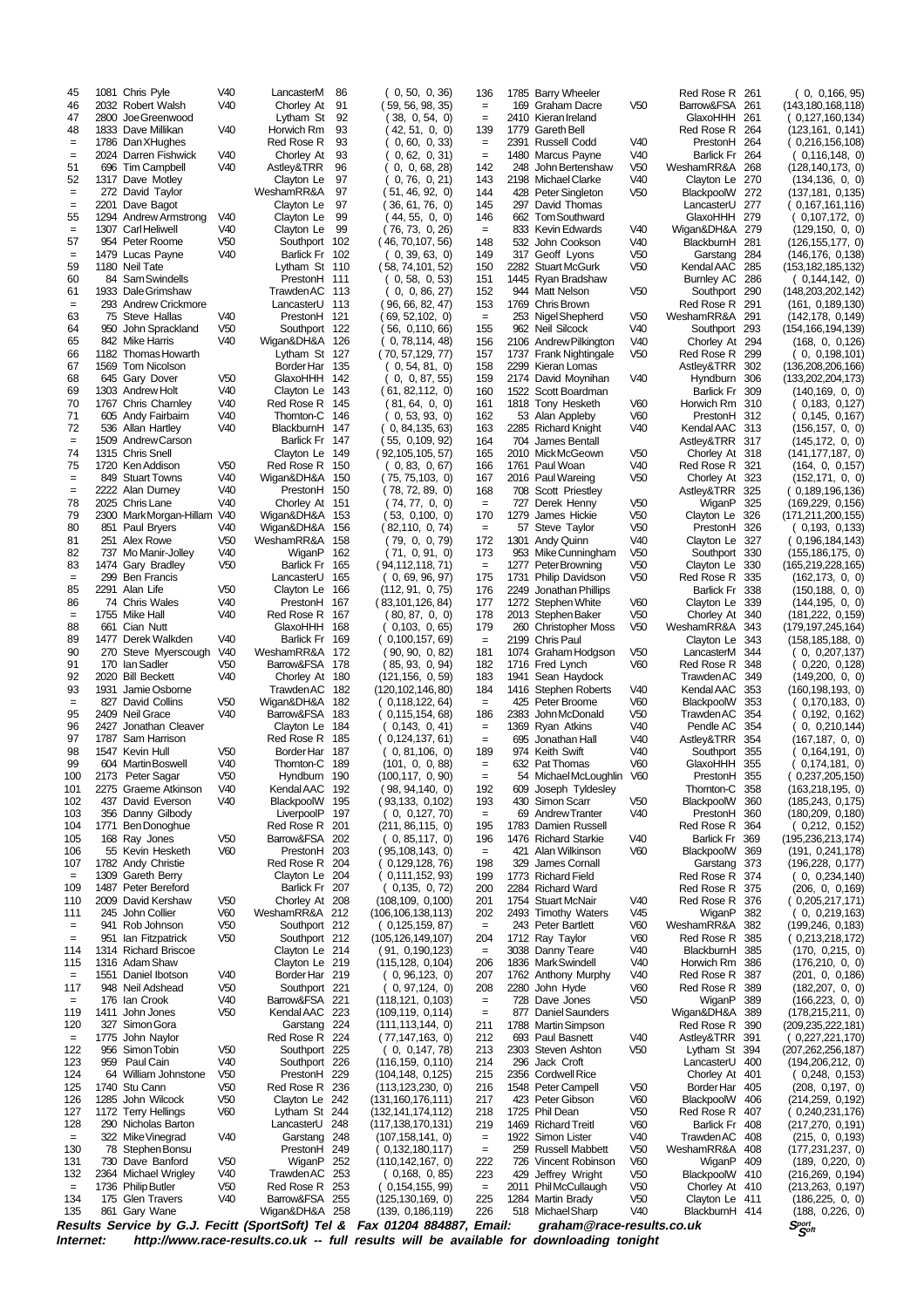| $=$<br>$=$     |      | 1264 Doug Monroe<br>61 Tunde Buraimo             | V60<br>V40                         | Clayton Le 414<br>PrestonH 414                                                          |            | (219,271, 0,195)   | 0,191,223, 0)                        | 67<br>68              |      | 1736 Philip Butler<br>730 Dave Banford      | V <sub>50</sub><br>V <sub>50</sub> | Red Rose R 118<br>WiganP 122     |            | 0, 81, 59, 59<br>(57, 75, 65, 0)                   |
|----------------|------|--------------------------------------------------|------------------------------------|-----------------------------------------------------------------------------------------|------------|--------------------|--------------------------------------|-----------------------|------|---------------------------------------------|------------------------------------|----------------------------------|------------|----------------------------------------------------|
| 229            |      | 1745 Jon Wright                                  | V <sub>50</sub>                    | Red Rose R 417                                                                          |            |                    | (173, 0,244, 0)                      | 69                    |      | 1740 Stu Cann                               | V <sub>50</sub>                    | Red Rose R                       | 123        | (59, 64, 111, 0)                                   |
| $=$            | 1368 | Julian Barnes                                    | V40                                | Pendle AC                                                                               | 417        |                    | 0,234,233,184)                       | 70                    |      | 176 Ian Crook                               | V40                                | Barrow&FSA                       | 125        | (62, 63, 0, 63)                                    |
| 231<br>232     |      | 298 Matt Mann<br>1298 Jason Pier                 | V40                                | LancasterU<br>Clayton Le 424                                                            | 422        | (192, 230, 236, 0) | 0,199,225, 0)                        | 71<br>72              | 2391 | Russell Codd<br>64 William Johnstone        | V40<br>V <sub>50</sub>             | PrestonH<br>PrestonH 128         | 126        | (0.128, 60, 66)<br>( 51, 77,  0, 78)               |
| 233            |      | 2421 Alex Ingham                                 |                                    | Thornton-C                                                                              | 425        | (0.250, 246, 179)  |                                      | 73                    | 959  | Paul Cain                                   | V40                                | Southport 129                    |            | 61, 86, 0, 68                                      |
| 234<br>235     |      | 1820 Gordon Stone<br>2287 James Parker           | V60<br>V60                         | Horwich Rm<br>Horwich Rm                                                                | 436<br>445 |                    | (193, 0,243, 0)<br>(198, 247, 0, 0)  | 74<br>75              | 248  | 175 Glen Travers<br>John Bertenshaw         | V40<br>V <sub>50</sub>             | Barrow&FSA 132<br>WeshamRR&A 137 |            | (65, 67, 67, 0)<br>68, 73, 69, 0                   |
| 236            |      | 1726 Michael Hogarth                             | V <sub>50</sub>                    | Red Rose R                                                                              | 447        |                    | 0, 0,259,188                         | 76                    |      | 532 John Cookson                            | V40                                | BlackburnH 139                   |            | 66, 82, 73, 0)                                     |
| 237            |      | 1777 Lee Burton                                  |                                    | Red Rose R                                                                              | 449        |                    | 0, 0,267,182                         | 77                    |      | 169 Graham Dacre                            | V <sub>50</sub>                    | Barrow&FSA 140                   |            | (78,101, 66, 74)                                   |
| $=$<br>239     |      | 1766 Steve Taylor<br>58 PhilLakeland             | V40<br>V <sub>50</sub>             | Red Rose R<br>PrestonH                                                                  | 449<br>456 | (197,252,252, 0)   | (202, 254, 0, 0)                     | $=$<br>$=$            | 1285 | John Wilcock<br>1172 Terry Hellings         | V <sub>50</sub><br>V60             | Clayton Le 140<br>Lytham St 140  |            | (71, 87, 72, 69)<br>(72, 74, 70, 70)               |
| 240            |      | 526 David Billington                             | V40                                | BlackburnH                                                                              | 467        |                    | (212, 255, 0, 0)                     | 80                    |      | 2364 Michael Wrigley                        | V40                                | Trawden AC                       | 142        | (0, 93, 0, 49)                                     |
| 241<br>$=$     |      | 2413 Gareth Fairey<br>949 Clive James            | V40<br>V <sub>50</sub>             | Red Rose R 473<br>Southport 473                                                         |            |                    | 0,272, 0,201<br>0,238,235, 0)        | 81<br>82              |      | 2198 Michael Clarke<br>833 Kevin Edwards    | V40<br>V40                         | Clayton Le 144<br>Wigan&DH&A     | 148        | (74, 70, 0, 0)<br>(69,79,0,0)                      |
| 243            |      | 2268 Mark Lord                                   | V40                                | <b>Trawden AC</b>                                                                       | 478        |                    | (220,258, 0, 0)                      | $=$                   |      | 1737 Frank Nightingale                      | V <sub>50</sub>                    | Red Rose R 148                   |            | (0, 0, 87, 61)                                     |
| 244            |      | 2382 Alan Taylor                                 | V <sub>50</sub><br>V60             | Wigan&DH&A                                                                              | 484        |                    | 0,245,239, 0)                        | 84                    |      | 953 Mike Cunningham                         | V <sub>50</sub>                    | Southport 156                    |            | (85, 105, 71, 0)                                   |
| 245<br>$=$     |      | 422 Bernard Singleton<br>426 Alan Smart          | V <sub>50</sub>                    | BlackpoolW<br>BlackpoolW                                                                | 487<br>487 |                    | (221,266, 0, 0)<br>(222,265, 0, 0)   | 85<br>86              |      | 2010 MickMcGeown<br>428 Peter Singleton     | V <sub>50</sub><br>V <sub>50</sub> | Chorley At 157<br>BlackpoolW     | 160        | (76, 99, 81, 0)<br>(75,102, 0, 85)                 |
| 247            |      | 2312 Carl Prince                                 | V40                                | Chorley At                                                                              | 490        |                    | 0,239,251, 0)                        | 87                    |      | 2282 Stuart McGurk                          | V <sub>50</sub>                    | Kendal AAC                       | 163        | ( 83,103, 80, 83)                                  |
| 248<br>249     |      | 319 Bill Hardman<br>634 Tony Clarke              | V <sub>50</sub><br>V60             | Garstang<br>GlaxoHHH 501                                                                | 495        |                    | 0,241,254,0)<br>0,251,250, 0)        | 88<br>89              |      | 2174 David Moynihan<br>317 Geoff Lyons      | V40<br>V <sub>50</sub>             | Hyndburn 165<br>Garstang         | 167        | ( 73,118, 92,112)<br>(80, 98, 0, 87)               |
|                |      |                                                  |                                    |                                                                                         |            |                    |                                      | 90                    |      | 962 Neil Silcock                            | V40                                | Southport                        | 169        | (84, 92, 85, 88)                                   |
| 1              |      | Senior Men (Vets) over 40<br>958 MattThompson    | V40                                | – Points after 4 races<br>Southport                                                     | 2          |                    | (4, 1, 1, 1)                         | $=$                   |      | 253 Nigel Shepherd                          | V <sub>50</sub><br>V40             | WeshamRR&A 169                   |            | (77, 100, 0, 92)                                   |
| 2              |      | 72 Gethin Butler                                 | V40                                | PrestonH                                                                                | 4          | 0,                 | 2, 3, 2)                             | $=$<br>93             |      | 1301 Andy Quinn<br>944 Matt Nelson          | V <sub>50</sub>                    | Clayton Le<br>Southport 170      | 169        | 0,113,79,90<br>(81, 119, 90, 89)                   |
| 3              |      | 1838 Paul Massey                                 | V40                                | Horwich Rm                                                                              | 5          | 1,                 | 0, 4, 7                              | $=$                   |      | 2285 Richard Knight                         | V40                                | Kendal AAC 170                   |            | (86,84,0,0)                                        |
| 4<br>5         |      | 1473 Christopher Smale<br>1305 Breton Holdsworth | V <sub>50</sub><br>V40             | <b>Barlick Fr</b><br>Clayton Le                                                         | 6<br>8     |                    | 2, 4, 0, 31<br>3, 5, 5, 8            | 95<br>$\quad \  \  =$ |      | 974 Keith Swift<br>425 Peter Broome         | V40<br>V60                         | Southport 172<br>BlackpoolW 172  |            | 0, 90, 82, 0<br>0, 94, 78, 0)                      |
| 6              |      | 535 Shaun Livesey                                | V40                                | BlackburnH                                                                              | 11         |                    | 5, 0, 6, 0                           | 97                    |      | 632 Pat Thomas                              | V60                                | GlaxoHHH 173                     |            | (0, 97, 76, 0)                                     |
| 7<br>8         |      | 1483 Mark Holgate<br>1923 Nick Gaskell           | V40<br>V40                         | <b>Barlick Fr</b><br>TrawdenAC                                                          | 12<br>14   |                    | 6, 6, 0, 0)<br>(0, 12, 11, 3)        | $\quad \  \  =$<br>99 |      | 1416 Stephen Roberts                        | V40<br>V40                         | Kendal AAC 173                   |            | (89, 115, 84, 0)                                   |
| $=$            |      | 77 Jon Green                                     | V40                                | PrestonH                                                                                | 14         |                    | (7, 7, 7, 0)                         | 100                   |      | 2106 Andrew Pilkington<br>2016 Paul Wareing | V <sub>50</sub>                    | Chorley At 174<br>Chorley At 177 |            | (95, 0, 0, 79)<br>(82,95,0,0)                      |
| 10             |      | 519 Mark Chippendale                             | V40                                | BlackburnH                                                                              | 15         |                    | (0, 13, 10, 5)                       | 101                   |      | 1074 Graham Hodgson                         | V <sub>50</sub>                    | LancasterM 180                   |            | 0, 0, 94, 86                                       |
| 11<br>12       |      | 320 Mike Whyatt<br>276 Simon Denye               | V <sub>50</sub><br>V40             | Garstang<br>WeshamRR&A                                                                  | 16<br>18   |                    | (8, 0, 8, 0)<br>(10, 8, 21, 21)      | 102<br>103            |      | 53 Alan Appleby<br>1818 Tony Hesketh        | V60<br>V60                         | PrestonH 183<br>Horwich Rm 184   |            | 0, 76, 0, 107<br>0,104, 0,80                       |
| 13             |      | 1479 Lucas Payne                                 | V40                                | Barlick Fr                                                                              | 21         |                    | (0, 9, 12, 0)                        | 104                   | 1279 | James Hickie                                | V <sub>50</sub>                    | Clayton Le                       | 185        | (98, 125, 89, 96)                                  |
| 14<br>15       |      | 1552 Steve Angus<br>433 John Wright              | V40<br>V <sub>50</sub>             | Border Har<br>BlackpoolW                                                                | 23<br>27   |                    | (13, 10, 0, 26)<br>(12, 0, 15, 16)   | 105                   |      | 1731 Philip Davidson                        | V <sub>50</sub><br>V60             | Red Rose R 186                   |            | (90,96,0,0)                                        |
| 16             |      | 696 Tim Campbell                                 | V40                                | Astley&TRR                                                                              | 29         |                    | 0, 0, 16, 13                         | $=$<br>107            |      | 54 Michael McLoughlin<br>1369 Ryan Atkins   | V40                                | PrestonH<br>Pendle AC            | 186<br>187 | (0, 143, 93, 93)<br>(0, 0, 96, 91)                 |
| $=$            |      | 1833 Dave Millikan                               | V40                                | Horwich Rm                                                                              | 29         |                    | 14, 15, 0, 0                         | 108                   |      | 1761 Paul Woan                              | V40                                | Red Rose R 189                   |            | (91, 0, 0, 98)                                     |
| 18<br>19       | 1294 | 1081 Chris Pyle<br><b>Andrew Armstrong</b>       | V40<br>V40                         | LancasterM<br>Clayton Le                                                                | 32<br>33   |                    | 0, 14, 0, 18<br>15, 18, 0, 0)        | 109<br>110            |      | 1272 Stephen White<br>727 Derek Henny       | V60<br>V <sub>50</sub>             | Clayton Le<br>WiganP             | 191<br>193 | (79, 112, 0, 0)<br>(96,138, 0,97)                  |
| 20             |      | 2024 Darren Fishwick                             | V40                                | Chorley At                                                                              | 34         |                    | 0, 20, 0, 14                         | 111                   |      | 57 Steve Taylor                             | V <sub>50</sub>                    | PrestonH 194                     |            | 0,110, 0, 84)                                      |
| 21<br>22       |      | 2032 Robert Walsh<br>1307 Carl Heliwell          | V40<br>V40                         | Chorley At<br>Clayton Le                                                                | 36<br>40   |                    | ( 21, 19, 27, 17)<br>(31, 28, 0, 12) | 112<br>113            |      | 3038 Danny Teare<br>1277 Peter Browning     | V40<br>V <sub>50</sub>             | BlackburnH 195<br>Clayton Le     | 198        | (97, 0,98, 0)<br>(92,129,109,106)                  |
| 23             |      | 75 Steve Hallas                                  | V40                                | PrestonH                                                                                | 42         |                    | (26, 16, 30, 0)                      | 114                   | 695  | Jonathan Hall                               | V40                                | Astley&TRR 200                   |            | (94, 106, 0, 0)                                    |
| $=$<br>$=$     |      | 605 Andy Fairbairn<br>954 Peter Roome            | V40<br>V <sub>50</sub>             | Thornton-C<br>Southport                                                                 | 42<br>42   |                    | (0, 17, 25, 0)<br>(17, 25, 33, 30)   | 115                   |      | 2493 Timothy Waters                         | V45                                | WiganP                           | 206        | (0, 0, 102, 104)                                   |
| 26             |      | 2300 Mark Morgan-Hillam V40                      |                                    | Wigan&DH&A                                                                              | 48         |                    | (19, 0, 29, 0)                       | 116<br>117            |      | 2013 Stephen Baker<br>260 Christopher Moss  | V <sub>50</sub><br>V <sub>50</sub> | Chorley At<br>WeshamRR&A 210     | 207        | (107, 132, 0, 100)<br>(105,114,124,105)            |
| 27             |      | 2222 Alan Durney                                 | V40                                | PrestonH                                                                                | 50         |                    | (32, 27, 23, 0)                      | $\equiv$              |      | 1476 Richard Starkie                        | V40                                | Barlick Fr 210                   |            | (117, 142, 97, 113)                                |
| 28<br>$\equiv$ |      | 737 Mo Manir-Jolley<br>645 Gary Dover            | V40<br>V <sub>50</sub>             | WiganP<br>GlaxoHHH                                                                      | 51<br>51   |                    | (27, 0, 24, 0)<br>0, 0, 22, 29       | $=$<br>120            |      | 1754 Stuart McNair<br>1716 Fred Lynch       | V40<br>V60                         | Red Rose R 210<br>Red Rose R 211 |            | (0,121,100,110)<br>(0,130, 0, 81)                  |
| 30             | 950  | John Sprackland                                  | V <sub>50</sub>                    | Southport                                                                               | 55         |                    | 20, 0, 35, 36                        | 121                   |      | 1712 Ray Taylor                             | V60                                | Red Rose R 212                   |            | (0,126,101,111)                                    |
| 31<br>$=$      |      | 842 Mike Harris<br>1303 Andrew Holt              | V <sub>40</sub><br>V40             | Wigan&DH&A<br>Clayton Le                                                                | 56<br>56   |                    | 0, 31, 37, 25<br>22, 34, 36, 0       | $=$<br>123            |      | 2383 John McDonald<br>61 Tunde Buraimo      | V <sub>50</sub><br>V40             | Trawden AC 212<br>PrestonH 213   |            | (0,109, 0,103)<br>(0,108,105, 0)                   |
| 33             |      | 1767 Chris Charnley                              | V40                                | Red Rose R                                                                              | 57         |                    | 35, 22, 0, 0                         | $\equiv$              |      | 693 Paul Basnett                            | V40                                | Astley&TRR 213                   |            | (0,137,104,109)                                    |
| 34             |      | 849 Stuart Towns<br>2025 Chris Lane              | V40<br>V40                         | Wigan&DH&A                                                                              | 59         |                    | 30, 29, 31, 0                        | 125                   |      | 1548 Peter Campell                          | V <sub>50</sub>                    | Border Har 214                   |            | (128, 0, 86, 0)                                    |
| $=$<br>36      |      | 1547 Kevin Hull                                  | V <sub>50</sub>                    | Chorley At<br>Border Har                                                                | 59<br>65   |                    | 29, 30, 0, 0)<br>0, 33, 32, 0)       | 126<br>127            |      | 726 Vincent Robinson<br>259 Russell Mabbett | V60<br>V <sub>50</sub>             | WiganP 217<br>WeshamRR&A 220     |            | (114, 0, 103, 0)<br>(104, 139, 116, 0)             |
| 37             |      | 536 Allan Hartley                                | V40                                | BlackburnH                                                                              | 70         |                    | 0, 36, 46, 34                        | 128                   |      | 518 Michael Sharp                           | V40                                | BlackburnH 221                   |            | (113, 0, 108, 0)                                   |
| 38<br>$=$      |      | 1720 Ken Addison<br>1755 Mike Hall               | V <sub>50</sub><br>V40             | Red Rose R<br>Red Rose R                                                                | 72<br>72   |                    | 0, 35, 0, 37<br>34, 38, 0, 0         | 129<br>$\equiv$       |      | 69 Andrew Tranter<br>1298 Jason Pier        | V40<br>V40                         | PrestonH 223<br>Clayton Le 223   |            | (106, 123, 0, 117)<br>(0,116,107, 0)               |
| 40             |      | 168 Ray Jones                                    | V <sub>50</sub>                    | Barrow&FSA                                                                              | 76         |                    | 0, 37, 39, 0)                        | $\quad =$             |      | 1745 Jon Wright                             | V <sub>50</sub>                    | Red Rose R 223                   |            | (100, 0, 123, 0)                                   |
| 41<br>42       |      | 827 David Collins<br>851 Paul Bryers             | V <sub>50</sub><br>V40             | Wigan&DH&A<br>Wigan&DH&A                                                                | 77<br>78   |                    | 0, 60, 42, 35)<br>36, 55, 0, 42)     | 132<br>133            |      | 430 Simon Scarr<br>728 Dave Jones           | V <sub>50</sub><br>V <sub>50</sub> | BlackpoolW 224<br>WiganP 226     |            | (110, 149, 0, 114)                                 |
| $=$            |      | 251 Alex Rowe                                    | V <sub>50</sub>                    | WeshamRR&A                                                                              | 78         |                    | (33, 0, 0, 45)                       | 134                   |      | 1725 Phil Dean                              | V <sub>50</sub>                    | Red Rose R 227                   |            | (93, 133, 0, 0)<br>(0,146,112,115)                 |
| 44             |      | 1474 Gary Bradley                                | V <sub>50</sub>                    | <b>Barlick Fr</b>                                                                       | 80         |                    | (43, 56, 40, 40)                     | $\equiv$              |      | 1836 Mark Swindell                          | V40                                | Horwich Rm 227                   |            | (103, 124, 0, 0)                                   |
| 45<br>$=$      |      | 74 Chris Wales<br>170 Ian Sadler                 | V40<br>V <sub>50</sub>             | PrestonH<br>Barrow&FSA                                                                  | 82<br>82   |                    | (37, 50, 45, 48)<br>38, 44, 0, 56    | 136<br>137            |      | 2280 John Hyde<br>421 Alan Wilkinson        | V <sub>60</sub><br>V60             | Red Rose R 230<br>BlackpoolW 231 |            | (108, 122, 0, 0)<br>(115, 0, 120, 116)             |
| $=$            |      | 270 Steve Myerscough                             | V40                                | WeshamRR&A                                                                              | 82         |                    | (41, 41, 0, 46)                      | 138                   |      | 1368 Julian Barnes                          | V40                                | Pendle AC 233                    |            | (0,141,114,119)                                    |
| 48<br>49       |      | 2291 Alan Life<br>1477 Derek Walkden             | V <sub>50</sub><br>V40             | Clayton Le<br><b>Barlick Fr</b>                                                         | 85<br>88   |                    | 58, 42, 0, 43)<br>0, 49, 61, 39      | 139<br>$\equiv$       |      | 1820 Gordon Stone<br>243 Peter Bartlett     | V60<br>V60                         | Horwich Rm 238<br>WeshamRR&A 238 |            | (116, 0, 122, 0)<br>(120, 151, 0, 118)             |
| 50             |      | 1551 Daniel Ibotson                              | V40                                | Border Har                                                                              | 90         |                    | 0, 47, 43, 0)                        | 141                   |      | 1762 Anthony Murphy                         | V40                                | Red Rose R 242                   |            | (122, 0, 0, 120)                                   |
| $=$<br>52      |      | 2275 Graeme Atkinson<br>948 Neil Adshead         | V40<br>V <sub>50</sub>             | Kendal AAC<br>Southport                                                                 | 90<br>92   |                    | (45, 45, 50, 0)                      | 142                   |      | 1284 Martin Brady                           | V <sub>50</sub>                    | Clayton Le 246                   |            | (111, 135, 0, 0)                                   |
| 53             |      | 2409 Neil Grace                                  | V40                                | Barrow&FSA                                                                              | 95         |                    | (0, 48, 44, 0)<br>0, 57, 58, 38      | 143<br>144            |      | 1766 Steve Taylor<br>2303 Steven Ashton     | V40<br>V <sub>50</sub>             | Red Rose R 247<br>Lytham St 248  |            | (118, 155, 129, 0)<br>(127, 165, 131, 121)         |
| $=$            |      | 2020 Bill Beckett                                | V40                                | Chorley At                                                                              | 95         |                    | 63, 83, 0, 32                        | 145                   |      | 1726 Michael Hogarth                        | V <sub>50</sub>                    | Red Rose R 255                   |            | (0, 0, 133, 122)                                   |
| 55<br>56       |      | 55 Kevin Hesketh<br>956 Simon Tobin              | V60<br>V <sub>50</sub>             | PrestonH<br>Southport                                                                   | 96<br>98   |                    | (44, 53, 52, 0)<br>0, 0, 54, 44      | 146<br>147            |      | 423 Peter Gibson<br>949 Clive James         | V60<br>V <sub>50</sub>             | BlackpoolW 258<br>Southport 259  |            | (132, 162, 0, 126)<br>(0,144,115,0)                |
| 57             |      | 245 John Collier                                 | V60                                | WeshamRR&A                                                                              | 100        |                    | (53, 52, 48, 71)                     | 148                   |      | 1922 Simon Lister                           | V40                                | Trawden AC 260                   |            | (133, 0, 0, 127)                                   |
| $=$<br>59      |      | 604 Martin Boswell<br>2173 Peter Sagar           | V40<br>V <sub>50</sub>             | Thornton-C<br>Hyndburn                                                                  | 100<br>101 |                    | (48, 0, 0, 52)                       | $\equiv$              |      | 1469 Richard Treitl                         | V60                                | Barlick Fr 260                   |            | (135, 173, 0, 125)                                 |
| 60             |      | 437 David Everson                                | V40                                | BlackpoolW 104                                                                          |            |                    | (47, 59, 0, 54)<br>(42, 68, 0, 62)   | 150<br>$\equiv$       | 429  | 2011 Phil McCullaugh<br>Jeffrey Wright      | V <sub>50</sub><br>V <sub>50</sub> | Chorley At 262<br>BlackpoolW 262 |            | (131, 166, 0, 131)<br>(134, 172, 0, 128)           |
| 61             |      | 322 Mike Vinegrad                                | V40                                | Garstang 105                                                                            |            |                    | (54, 85, 51, 0)                      | 152                   |      | 1264 Doug Monroe                            | V60                                | Clayton Le 266                   |            | (137, 174, 0, 129)                                 |
| 62<br>63       |      | 951 Ian Fitzpatrick<br>2009 David Kershaw        | V <sub>50</sub><br>V <sub>50</sub> | Southport 108<br>Chorley At 109                                                         |            |                    | (52, 66, 56, 65)<br>(55, 54, 0, 60)  | 153<br>154            |      | 2382 Alan Taylor<br>2287 James Parker       | V <sub>50</sub><br>V60             | Wigan&DH&A 268<br>Horwich Rm 271 |            | (0,150,118, 0)<br>(119, 152, 0, 0)                 |
| 64             |      | 1480 Marcus Payne                                | V40                                | Barlick Fr 113                                                                          |            |                    | (0, 58, 55, 0)                       | 155                   |      | 2312 Carl Prince                            | V40                                | Chorley At 273                   |            | 0,145,128, 0)                                      |
| $=$<br>66      |      | 941 Rob Johnson<br>1411 John Jones               | V <sub>50</sub><br>V <sub>50</sub> | Southport 113<br>Kendal AAC 117                                                         |            |                    | (0, 65, 62, 51)<br>(56, 61, 0, 72)   | 156<br>157            |      | 319 Bill Hardman<br>58 Phil Lakeland        | V <sub>50</sub><br>V <sub>50</sub> | Garstang 277<br>PrestonH 280     |            | 0,147,130, 0)                                      |
|                |      |                                                  |                                    | Results Service by G.J. Fecitt (SportSoft) Tel & Fax 01204 884887, Email:               |            |                    |                                      |                       |      | graham@race-results.co.uk                   |                                    |                                  |            | (123, 157, 0, 0)<br>$S_{\mathcal{S}^{opt}}^{port}$ |
| Internet:      |      |                                                  |                                    | http://www.race-results.co.uk -- full results will be available for downloading tonight |            |                    |                                      |                       |      |                                             |                                    |                                  |            |                                                    |